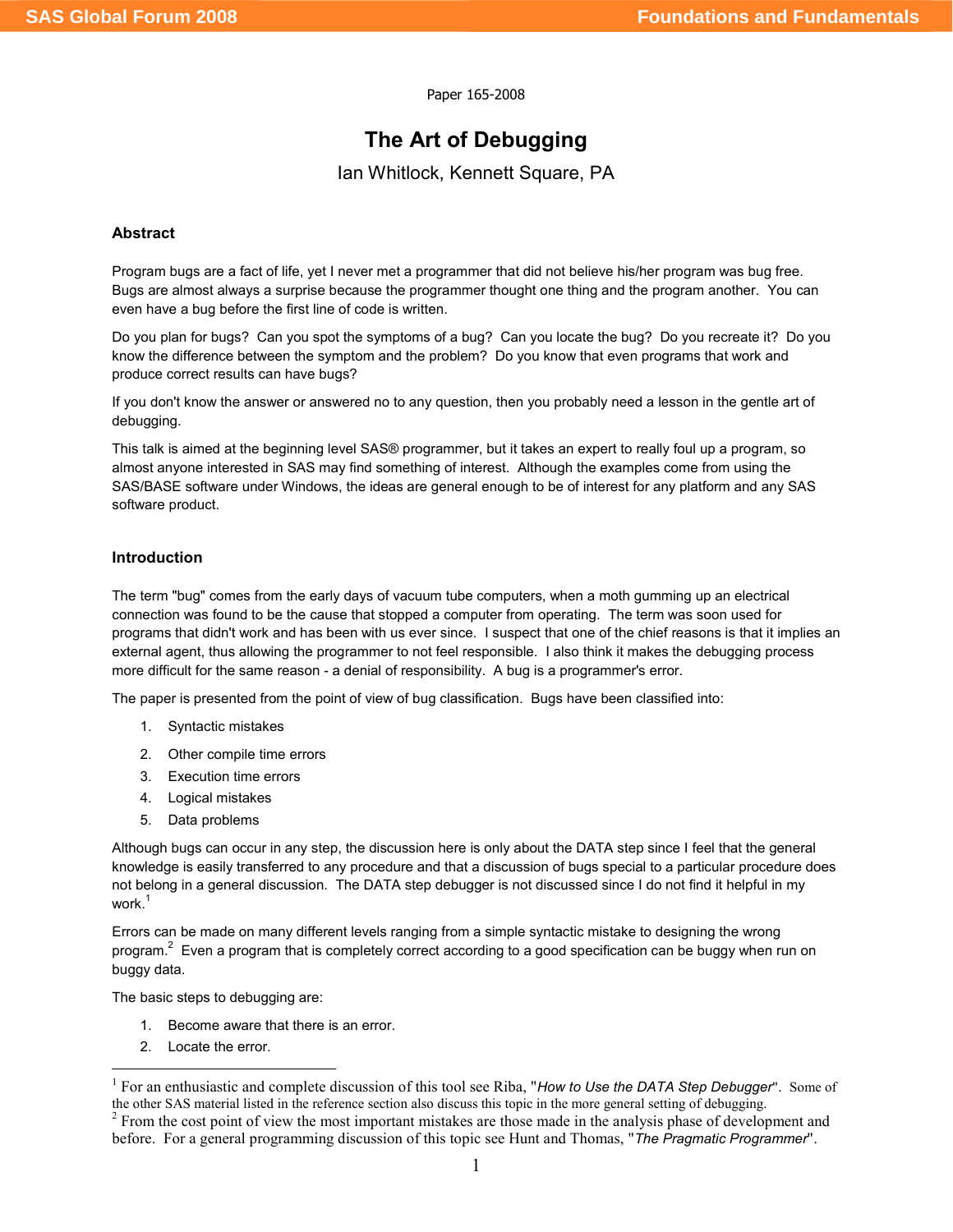- 3. Understand the error by isolation and recreation.
- 4. Fix the error in the program.
- 5. Fix why you made the error or limit the consequences of making it again.

Depending somewhat on the classification of the bug, these steps are fairly obvious for the bugs discussed in this paper. You should consider them as practice for the more difficult problems you will face. In particular, for step 5 it is left to you to develop a style that will minimize and catch the kind of mistakes that you favor. When I am asked to debug someone else's code, I often find that I could not have made that kind of mistake because my style would have prevented it. On the other hand a missing semi-colon is a favorite of mine because I also program in line oriented languages that do not tend to use the semi-colon.

### Syntactic Bugs

Mistakes in syntax are trivial in the sense that the compiler tells you about the mistake. The compiler underlines the point at which it cannot understand the code and issues some kind of message about it. Probably the most common message is error 180.<sup>3</sup>

1 data null ; 2 mistake \_\_\_\_\_\_\_ 180 ERROR 180-322: Statement is not valid or it is used out of proper order. 3 put \_all\_ ;

4 run ;

NOTE: The SAS System stopped processing this step because of errors.

The error message cannot say much because the compiler had no idea what to expect, and it had no meaning for what it got, but it does indicate the point at which the mistake occurred, so it is pretty clear what is wrong, and it is left to you to know how to fix it.

Now consider a mistake where SAS has more information.

```
1 data _null_ ;
2 mistake = 1 200 ; 
 ___ 
                      22 
ERROR 22-322: Syntax error, expecting one of the following: !, !!, \xi, *\,**, +, -, /, <, <=, <>, =, >, ><, >=, AND, EQ, GE, GT, LE,
            LT, MAX, MIN, NE, NG, NL, OR, ^{\wedge}=, |, |, ^{\sim}=.
3    put _all_ ;
4 run ;
```
NOTE: The SAS System stopped processing this step because of errors.

Again we see underlining at the point where the compiler failed to understand the code. This time it saw "mistake = " as the beginning of a SAS statement. Hence it knows there is some kind of assignment taking place. It is expecting some kind of operator to connect the 1 and 200. Note that the compiler's assumption is that everything is correct up to this point. It is entirely possible that we wanted

mistake =  $\text{ cats}(1, 200)$  ;

l

<sup>&</sup>lt;sup>3</sup> Notes about execution time messages have been removed from all logs in this paper. Errors and warnings have been made bold to emphasize the message.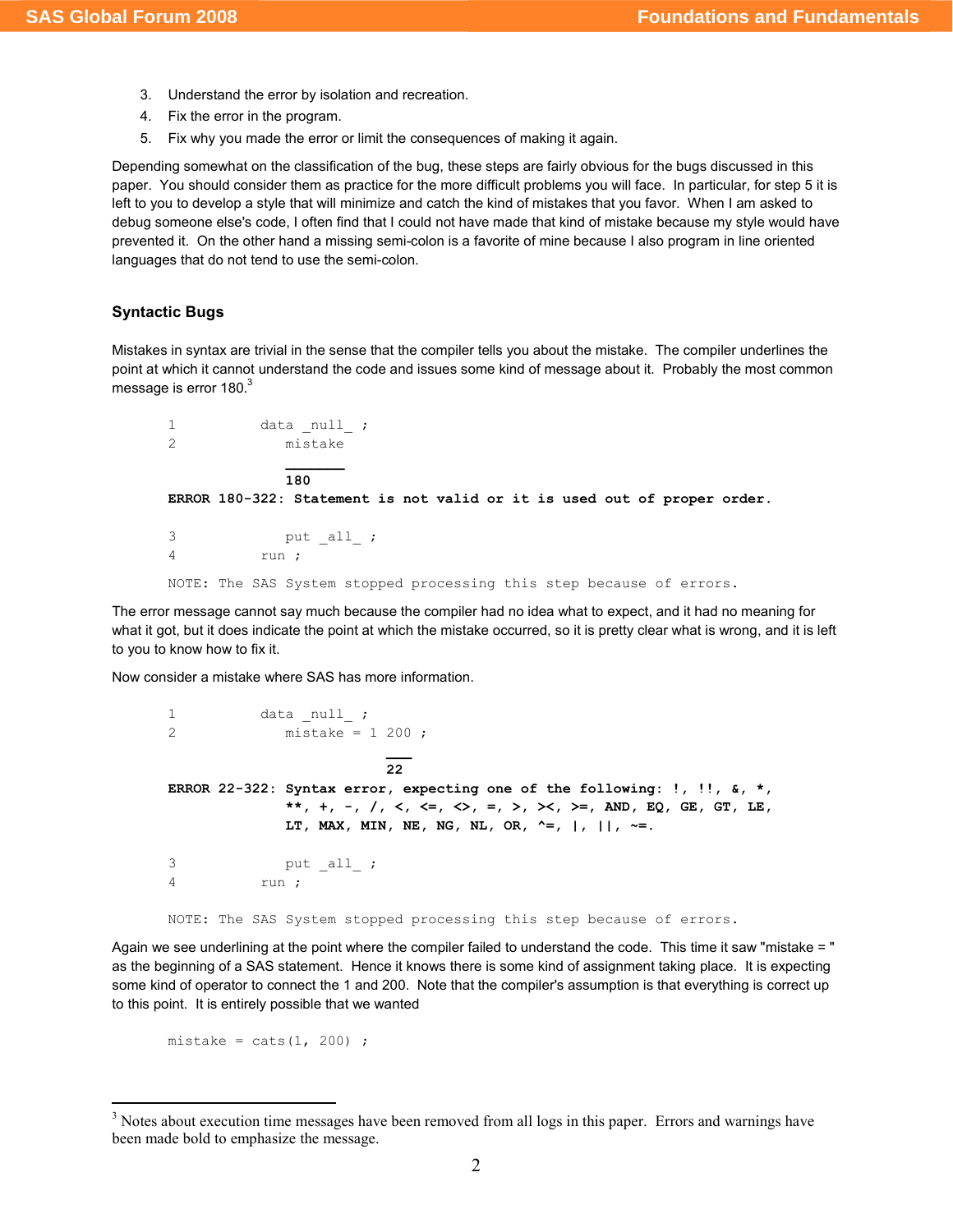or something else, but there is no way it makes sense to suggest this. What about the suggestion that we might want to use concatenation? Well concatenation is legal, although it would cause a conversion message when the concatenation is attempted. It should be clear that in fact all of the above operators are in fact possible.

Not all syntax mistakes are mistakes. Consider:

```
1 data _null_ ;
2 length mistake $ 4 ;
3 mistake = "aaaa ; 
4 x = 3;5 y = 4;
6 z = 5";
7 put (all)(=7) ;8 run ;
```
mistake=aaaa

Here we do not find any error messages because from the point of view of the compiler there are none. We assigned a long character string to MISTAKE which was truncated by the LENGTH statement. The only indication that there is something wrong is that the other variables are not mentioned in the log report.

However, from the point of view of the programmer there are two syntactical mistakes. On line 3, the constant literal string was started with a double quote<sup>4</sup>, but not ended. It is not a true syntax error because line 6 provides the closing double quote. The situation here is fairly obvious because we said it was a mistake and the program is tiny. Do you have any confidence that you would notice the mistake in the following log?

| 12 | data fixed ;                                                           |
|----|------------------------------------------------------------------------|
| 13 | set problem;                                                           |
| 14 | if id = $"1234"$ then                                                  |
| 15 | do:                                                                    |
| 16 | $zip = "12345 ;$                                                       |
| 17 | age = $36$ ;                                                           |
| 18 | status = married" $\cdot$                                              |
| 19 | end ;                                                                  |
| 20 | run ;                                                                  |
|    |                                                                        |
|    | NOTE: There were 795 observations read from the data set WORK.PROBLEM. |
|    | NOTE: The data set WORK. FIXED has 795 observations and 4 variables.   |

You could do a before and after print of records that were fixed and then you would see the problem. Or you might get lucky and not make a second mistake leading to syntactically correct code. Then the log might be confusing.

| 22 | data fixed ;        |
|----|---------------------|
| 23 | set problem;        |
| 24 | if id = "1234" then |
| 25 | do ;                |
| 26 | $zip =$             |
| 26 | п<br>L              |
|    |                     |
|    | 49                  |
| 26 | ! 12345;            |
|    |                     |

 $\overline{a}$ 

<sup>&</sup>lt;sup>4</sup> Although SAS accepts single or double quotes, you should standardize on double quotes. Most of the time it doesn't matter, but when you start programming with macro, double quotes will be correct more often when it does matter. Moreover, you become sensitized to seeing single quotes as unusual. Hence many bugs are eliminated, others become more visible, and as a reader you are alerted when single quotes are required.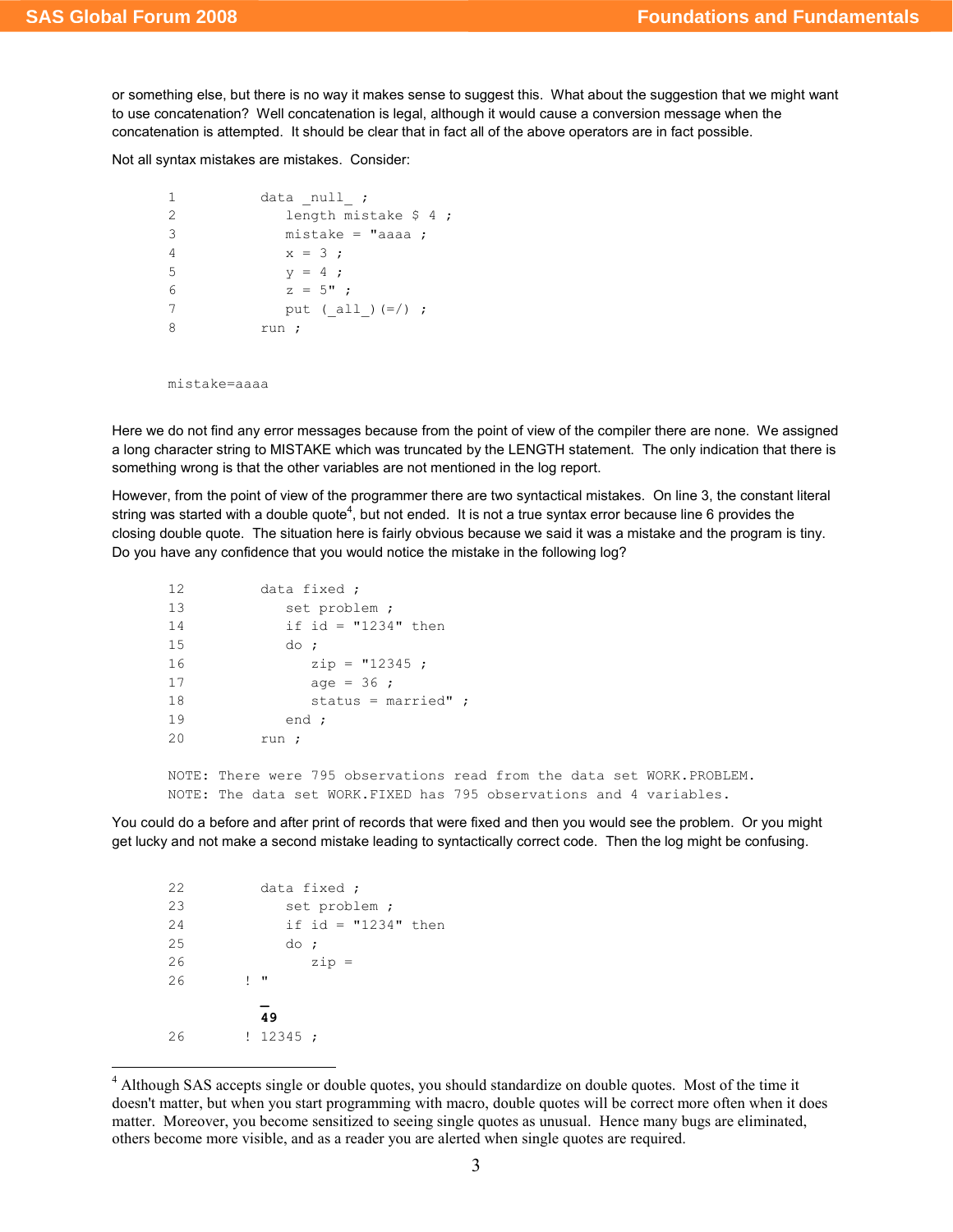$\overline{a}$ 

NOTE 49-169: The meaning of an identifier after a quoted string may change in a future SAS release. Inserting white space between a quoted string and the succeeding identifier is recommended. 27 age = 36 28 status = "married" ;  $\mathcal{L}_\text{max}$  and  $\mathcal{L}_\text{max}$  are the set of  $\mathcal{L}_\text{max}$  . The set of  $\mathcal{L}_\text{max}$  388 200 76 ERROR 388-185: Expecting an arithmetic operator. ERROR 200-322: The symbol is not recognized and will be ignored. ERROR 76-322: Syntax error, statement will be ignored. 29 end ; 30 run ; NOTE: The SAS System stopped processing this step because of errors. NOTE: SAS set option OBS=0 and will continue to check statements. This may cause NOTE: No observations in data set. WARNING: The data set WORK.FIXED may be incomplete. When this step was stopped there were 0 observations and 4 variables. WARNING: Data set WORK.FIXED was not replaced because this step was stopped.

Here the first note looks pretty mysterious and irrelevant. It doesn't even claim there is an error. But it should draw your attention to the fact that there is no closing quote after the 5. The real error messages begin where there is nothing wrong, so they are completely misleading. Their import is to say, the compiler went off the track here, there must be a mistake earlier. To be fair, the compiler thinks you are assigning ZIP and have just finished a quoted expression. It could not handle the bare word "married" in this context and hence complained.<sup>5</sup> There doesn't have to be any indication of where the real problem is, but in this case, it was very fortunate that it brought the eye to the problem for erroneous reasons. Every message from the compiler is a hint about how it sees your code. Hence it can be revealing even when it is not relevant to your error.

Any time something slightly unexplainable happens, you should spend time trying to understand the situation because this might be the only hint that a mistake has happened. You should view compiler messages as a kindness, not a right, and certainly not a right to a clear way to correct the code.

Most syntax mistakes are easy because they stop the program and therefore are very apparent. Often the indication of the first error is very near the point where the mistake is made, and a lot of the time the error reported is accurate and leads you to a solution when you understand the message. It is well worth spending time trying to understand how the error message might be relevant. On the other hand, the thing you do wrong need not be the point at which the compiler issues a message because your error may mean something. The compiler can only report at the point it no longer understands the code. The reason it no longer understands may be quite irrelevant if your mistake misled the compiler to this point.

Compensating mistakes can be difficult because the compiler has no way to know where the closing symbol belongs. Single or double quotes can be particularly difficult because the quote hides semicolons. Hence the problem can appear statements or even steps before any message. Using an editor that color codes quoted material is the best solution here. Leaving out the END statement of a long DO-block can be a problem. This is one reason why good programmers religiously insist on a sound system of indentation. Fortunately, such blocks cannot cross the step boundary. Hence in SAS, it takes a really complex big DATA step to be much of a problem.

 $<sup>5</sup>$  The first NOTE appears before the problem to indicate the beginning of the quote that ends with an "m"</sup> immediately following the closing quote mark. The remaining ERROR messages are caused by the unknown word, married.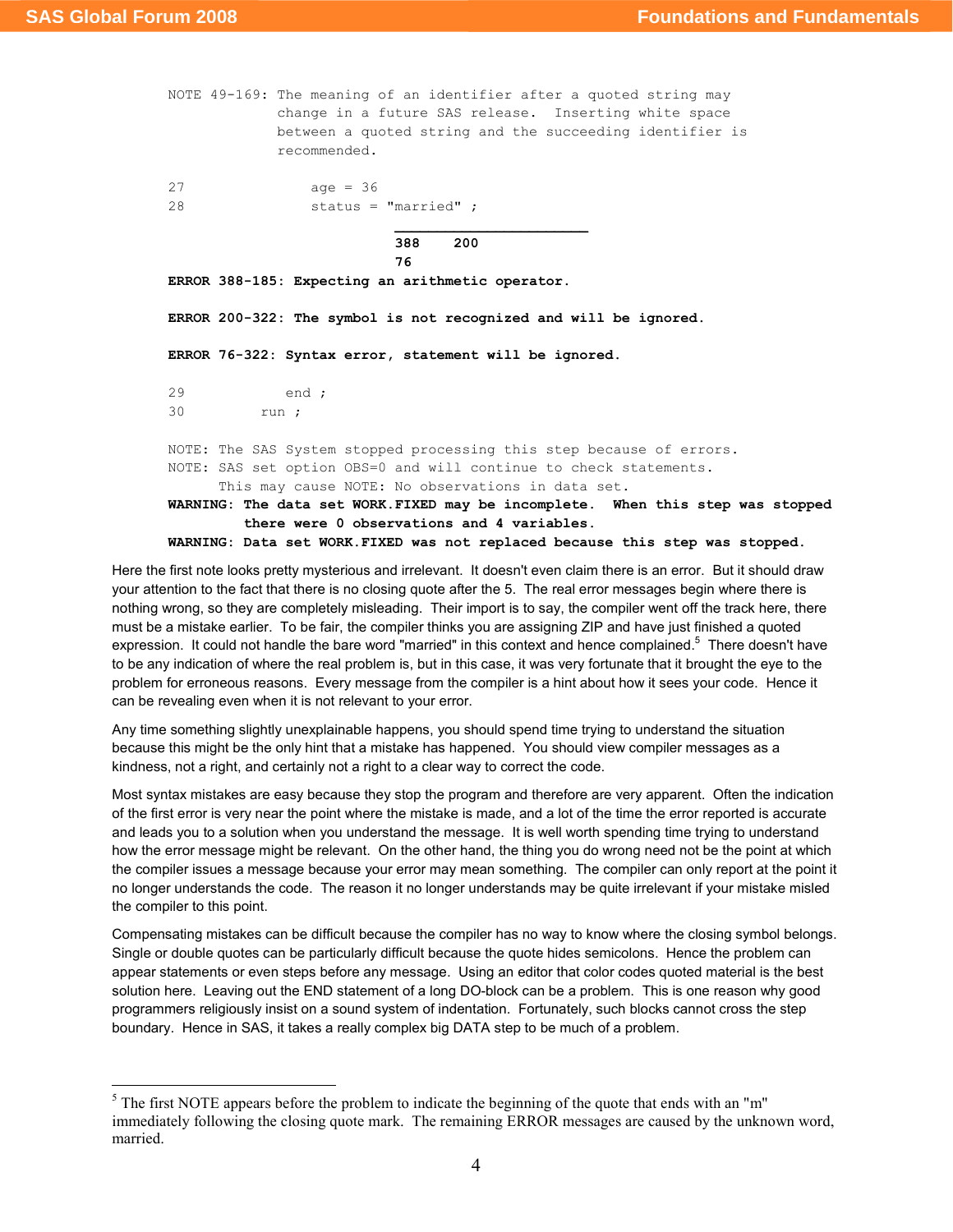If multiple errors are reported you should concentrate on the first one. After understanding the first, it is worth looking at the later ones since you may be able to find and fix some simple errors, but it is not worth working hard on them since they may automatically go away or become clearer when the first mistake is fixed. Conversely one error can hide another that only becomes apparent when the first is fixed. $^6$  Since making one mistake is a good indication that you might have made another, it is worth looking at the code near your first mistake for a hidden one.

I have used syntax mistakes to highlight two key points about debugging:

- 1. Awareness of an error.
- 2. Location of the error.

Syntax problems are usually helpful with both these problems. By definition a syntax mistake has a location, and the compiler makes you aware of the bug by some sort of message. However, the compiler can only see your code, not your intent. In general you as the programmer have to learn how to code so that you can make yourself aware that a problem exists, and how to code so that you can locate the error. Even with syntax mistakes, the compiler can help only some of the time.

### Other Compile Time Errors

 $\overline{a}$ 

Syntax mistakes, if caught, are always caught at compile time. Sometimes a mistake can be caught at compile time, but there is nothing wrong with the syntax of the code. It is a mistake because something is missing. Consider the following problem very close to a syntax mistake, but not a syntax mistake from the point of view of the compiler.

```
1 data out 
2 input x dollar4. y ;
3 cards ; 
ERROR: Libname DOLLAR4 is not assigned. 
NOTE: The SAS System stopped processing this step because of errors. 
NOTE: SAS set option OBS=0 and will continue to check statements. 
      This may cause NOTE: No observations in data set. 
WARNING: The data set WORK.OUT may be incomplete. When this step was
```
 stopped there were 0 observations and 0 variables. WARNING: The data set WORK.INPUT may be incomplete. When this step was stopped there were 0 observations and 0 variables. WARNING: The data set WORK.X may be incomplete. When this step was stopped there were 0 observations and 0 variables.

In this case there is no underlining and no syntax error indicated. In fact, there is no syntax error. The message is clear, but it seems mysterious. Your first thought should be - why did it think DOLLAR4 was a LIBREF? If you have an answer then you know what is wrong. If not then it is wise to look at the WARNING's. Why does it say that the data set WORK.INPUT and WORK.X may be incomplete? It seems as if the INPUT statement has been misunderstood as a list of data sets. That should suggest that the mistake occurred earlier. Look at the DATA statement. It is missing the semi-colon. Now we can see that INPUT, X and DOLLAR4.Y<sup>7</sup> are part of the DATA statement.

A missing semi-colon can be notorious for misleading error messages. The compiler depends on a sequence of key words to identify the type of each statement. If you leave out a semi-colon then you hide the key word of the next statement. The compiler is likely to find something wrong, but it is usually not the real the mistake - the missing semicolon. Hence the errors and warnings are just hints about what the compiler is seeing instead of the underlying problem.

 $6$  Did you catch the missing-semicolon on line 27 in the last log in the previous section? The problem was hidden by the quoting problem.

 $<sup>7</sup>$  You probably are used to seeing no spaces around the period in a data set reference. However the period is really a</sup> separator between the LIBREF and the member reference. Hence, spaces are allowed. You should see errors as an opportunity to learn new things about SAS.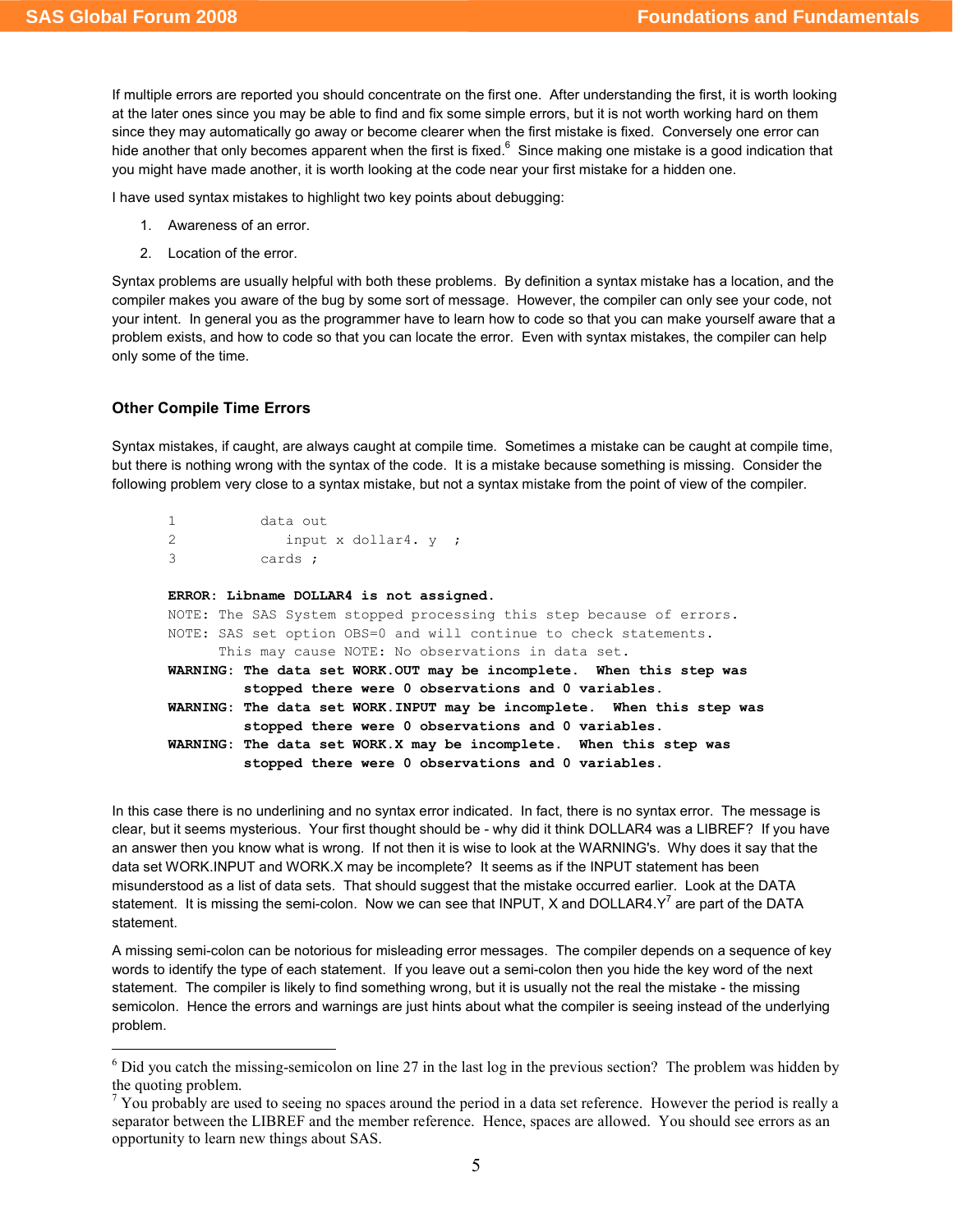Just as the format caused an execution time error, a true LIBREF can cause a problem when there is no supporting LIBNAME statement.

Consider the difference between the log

1 data q.w ; 2  $x = 1;$ 3 run ;

#### ERROR: Libname Q is not assigned.

```
NOTE: The SAS System stopped processing this step because of errors. 
NOTE: SAS set option OBS=0 and will continue to check statements. 
       This may cause NOTE: No observations in data set.
```
and the log

 $\overline{a}$ 

5 data w ; 6 set q.w ; ERROR: Libname Q is not assigned. 7 run ;

NOTE: The SAS System stopped processing this step because of errors. WARNING: The data set WORK.W may be incomplete. When this step was stopped there were 0 observations and 0 variables.

In the first case, there is no error caught before the RUN statement because the message occurs after the RUN statement.<sup>8</sup> In the second case, it is caught during compile time at the point of reference.<sup>9</sup> In the second case the compiler must look at the header dictionary of the data set to determine any new variables that must enter the PROGRAM DATA VECTOR (PDV) so the compiler learns of the missing LIBREF.

Another common problem is the "uninitialized" NOTE that usually indicates an error.<sup>10</sup>

```
1 data _null_ ;
2 x = y;3 put x= ;
4 run ; 
NOTE: Variable y is uninitialized. 
x =.
```
Here Y was never assigned a value and the compiler issues the NOTE to warn the programmer. Why did the compiler have to wait until the step boundary to issue the message? A RETAIN statement could appear below the first occurrence of Y that assigned a value at compile time. Another possibility is that Y is the name of a system variable that will be supplied at compile time. For example,

set w nobs =  $y$  ;

<sup>&</sup>lt;sup>8</sup> The LIBNAME can occur before the DATA step or anywhere in the DATA step. On the other hand, it is better style to place the LIBNAME statement before the step. In general, global statements (TITLE, FILENAME, OPTIONS, etc.) can occur anywhere in a step, but it is better style to place them before the step because they are not really part of the step. Often they belong at the top or near the top of the program because they announce conditions for the program.

<sup>&</sup>lt;sup>9</sup> Roger Staum (see references) classifies this kind of error as a resource error.

 $10$  This might be considered a DATA error in the sense that Y has an unexpected value, missing. However, the cause here is an outright coding error as opposed to having a value that was not planned for. The classification is not always clear due to overlapping problems and the fact that different programmers can see the errors in different ways.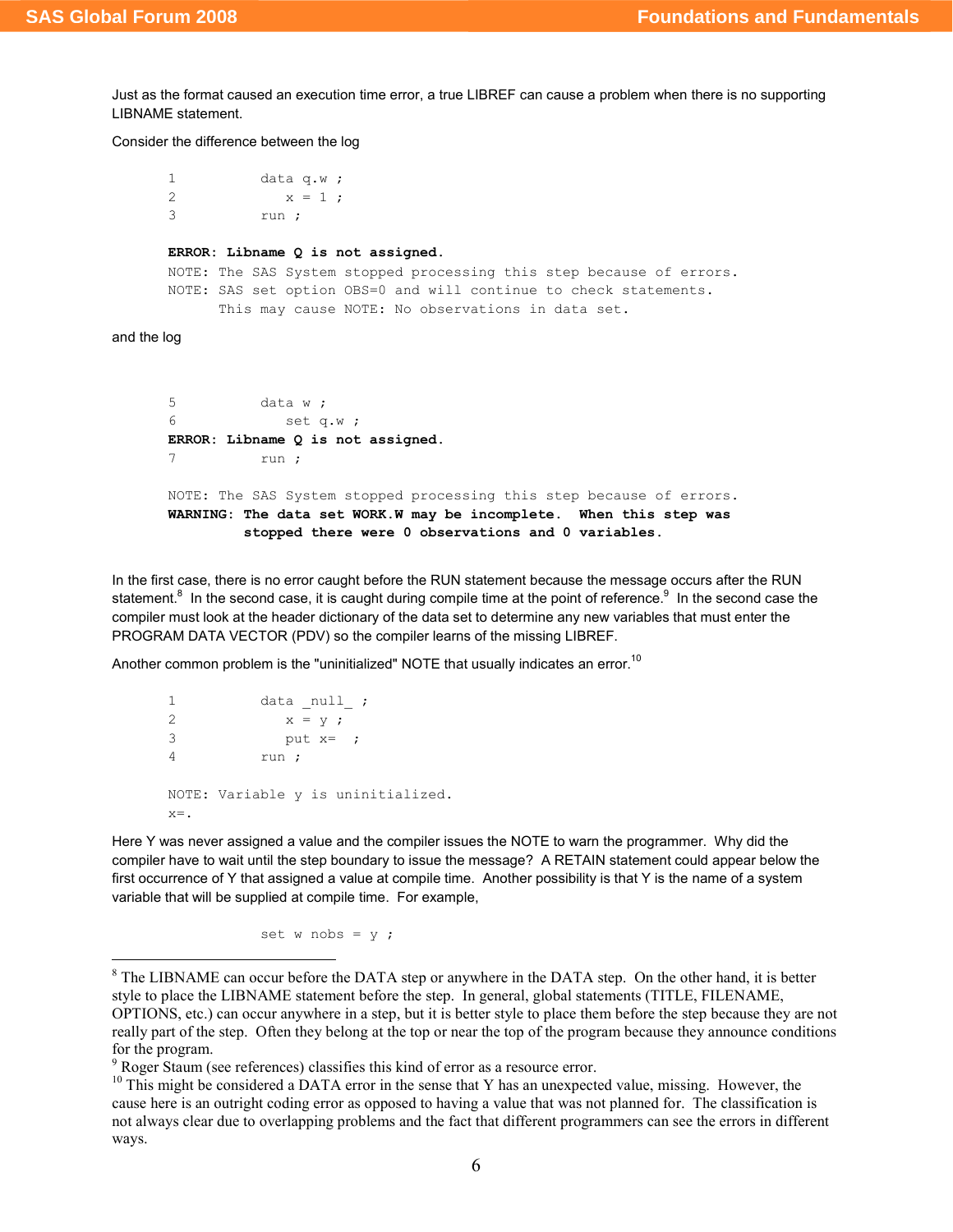$\overline{a}$ 

Consequently the compiler cannot know until the step boundary that some future line will not provide the initialization required. Sometimes the uninitialized message is wrong because the initialization is carried out by some means the compiler cannot be aware of. If you determine this to be the case then the use of CALL MISSING routine or the RETAIN statement can be used to avoid the message. You should always be able to identify where the initialization takes place when the message is issued, and it is a good idea to eliminate the message for the sake of a clean log, even if it requires unnecessary code to do so.

Similarly, SAS converts from character to numeric or vice versa whenever needed, but usually issues a message. Consider the following log.

```
1 data _null_ ;
2 length x y z $ 4 ;
3 n = 763;
4 x = n ; 
5 y = substr(n, 1, 2);
6 intended y = substr(put(n, best12. -1), 1, 2) ;
7 put x= y= z= ;8 run ; 
NOTE: Numeric values have been converted to character values at the places 
given by: 
     (Line):(Column). 
     4:8 5:15 
x=763 y= intended y=76
```
Why is Y blank? The SUBSTR function requires the first argument to be a character expression. Hence SAS automatically converts to a character string. This is done using the BEST12. format. Hence a temporary string 12 bytes long is created and the digits 763 are placed in the last 3 bytes because of right justification. The only indication that line 5 does not work as expected is the NOTE about automatic conversion, since SAS does not issue messages about truncation.<sup>11</sup> However, in some cases SAS is more careful about the conversion.<sup>12</sup> Note that line 4 was also automatically converted and squeezed into 4 bytes, but it worked! However the leading character in X is a blank and likely to cause trouble in a more serious program. Consequently, the NOTE might indicate a problem and it might not. The only safe practice is either to never allow the message in the program log, or to categorize all places where the note may be safely ignored. Most good programmers take the former approach, and I do not know of any place where one can find the latter approach taken seriously. Note that line 6 shows a reasonable way to make the conversion of N explicit, thus it produces the intended value of  $Y<sup>13</sup>$ 

From the programmer's viewpoint the only real difference between the mistakes in this section and those in the section on syntax mistakes is that the messages occur at the bottom of the step rather that where the mistake was made and that the mistake is often labeled as a NOTE or WARNING rather than an ERROR. Often the mistakes in this section are either classified as syntax mistakes or execution time errors. I prefer to call them compile time mistakes to point out who is reporting the error. It is the compiler, not the SAS supervisor component that executes the step. Often you can glean information about what went wrong by knowing what part of the system is reporting the error.

Some programming languages always require explicit conversion between character and numeric. It is worth asking yourself why they would do this. For some it is the desire to eliminate possible confusion or mistakes, and for some it is necessary because "+" is used to indicate both addition and concatenation.

 $11$  This is probably a good decision because many SAS programmers take advantage of this when only the initial part of a string is wanted.

<sup>&</sup>lt;sup>12</sup> In version 9+ some functions, e.g. CALL SYMPUTX and the CAT's family of functions, automatically convert numeric values to character without message and without doing it incorrectly.

<sup>&</sup>lt;sup>13</sup> See the documentation on the PUT and INPUT functions for learning how to correctly convert numeric to character and character to numeric respectively. The "-l" requests left justification for the digits of N.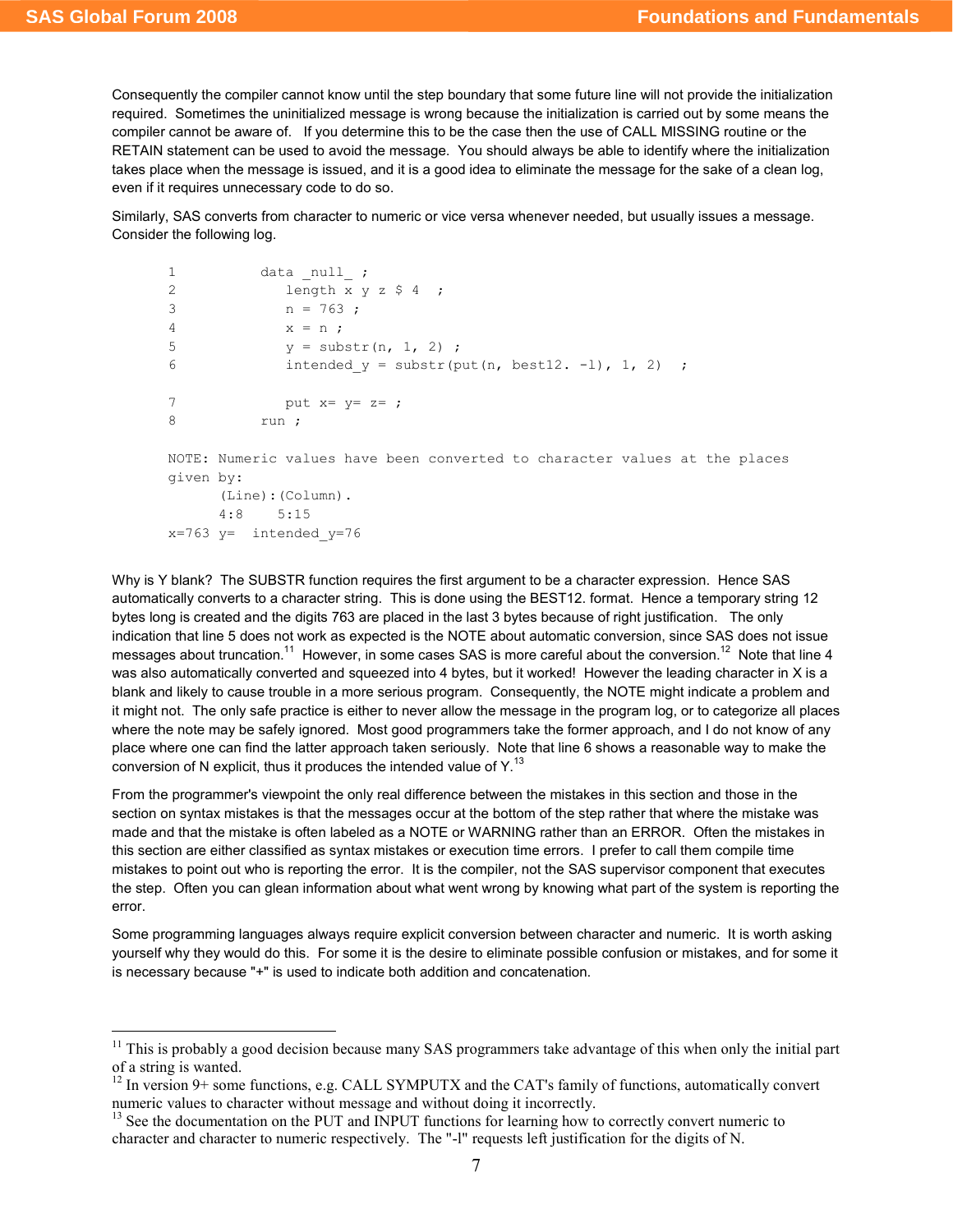#### Execution Time Errors

An execution time error is one where the compiler can construct a program, but then something goes wrong during the execution of the program. Three of the most common reasons that do not stop execution are illustrated in the log below. They are division by 0, arithmetic expressions involving missing values, and functions asked to evaluate outside their domain.

```
1 data null ;
2 x = 4;3 y = 5 - x;4 do i = 1 to 2 ; 
5 z = 7 / (y - 1); /* division by 0 */
6 ms = z + y ; \frac{1}{x} missing value \frac{x}{x}7 lg = log ( x - 8 ) ; /* negative number */
8 put z= 1g= ;9 end ; 
10 run ; 
NOTE: Division by zero detected at line 5 column 12. 
NOTE: Invalid argument to function LOG at line 7 column 11. 
z=. lg=. 
NOTE: Division by zero detected at line 5 column 12. 
NOTE: Invalid argument to function LOG at line 7 column 11. 
z=. lg=.
x=4 y=1 i=3 z=. ms=. 1g=. ERROR =1 N=1NOTE: Missing values were generated as a result of performing an 
      operation on missing values. 
      Each place is given by: (Number of times) at (Line):(Column). 
      2 at 6:13 
NOTE: Mathematical operations could not be performed at the following
```
 places. The results of the operations have been set to missing values. Each place is given by: (Number of times) at (Line):(Column). 2 at 5:12 2 at 7:11

First of all note that there are no messages labeled "ERROR:" and next that these problems did not stop execution of the program. In fact the complete step was executed as shown by the results of the two PUT statements. Next observe that the notes about division and invalid argument occur when (i.e. each time) the problem is encountered during execution.<sup>14</sup> These notes cannot occur after the problem line because the complete log of the step code was written before execution began. Fortunately, these notes contain a reference to the problem line so they are still easy to locate and usually to fix.<sup>15</sup> Finally observe that the last two notes occur once at the end of the step as a summary of the two types of problems shown.

The system dump

 $\overline{a}$ 

 $x=4$   $y=1$   $i=3$   $z=$ .  $ms=$ .  $1g=$ . ERROR  $=1$  N  $=1$ 

is produced at the bottom of the DATA step iteration because the system set the automatic variable ERROR to 1. You can do the same by explicitly setting ERROR to 1 for your own conditions, or using the ERROR statement to set the value to 1. The advantage of the ERROR statement is that it looks less mysterious and you can include an explanatory message about why you want the dump. To prevent the dump you can set ERROR to 0.

 $14$  The system option ERRORS= controls how many times these errors will be reported. By default it is set to 20. <sup>15</sup> Unfortunately, when the code is generated by a macro, the line number refers to the line where the macro is called. Hence these simple problems can become more difficult to track down when using macros. Often the simplest approach is to save the generated code (see system option MFILE) and then execute it to get explicit line numbers.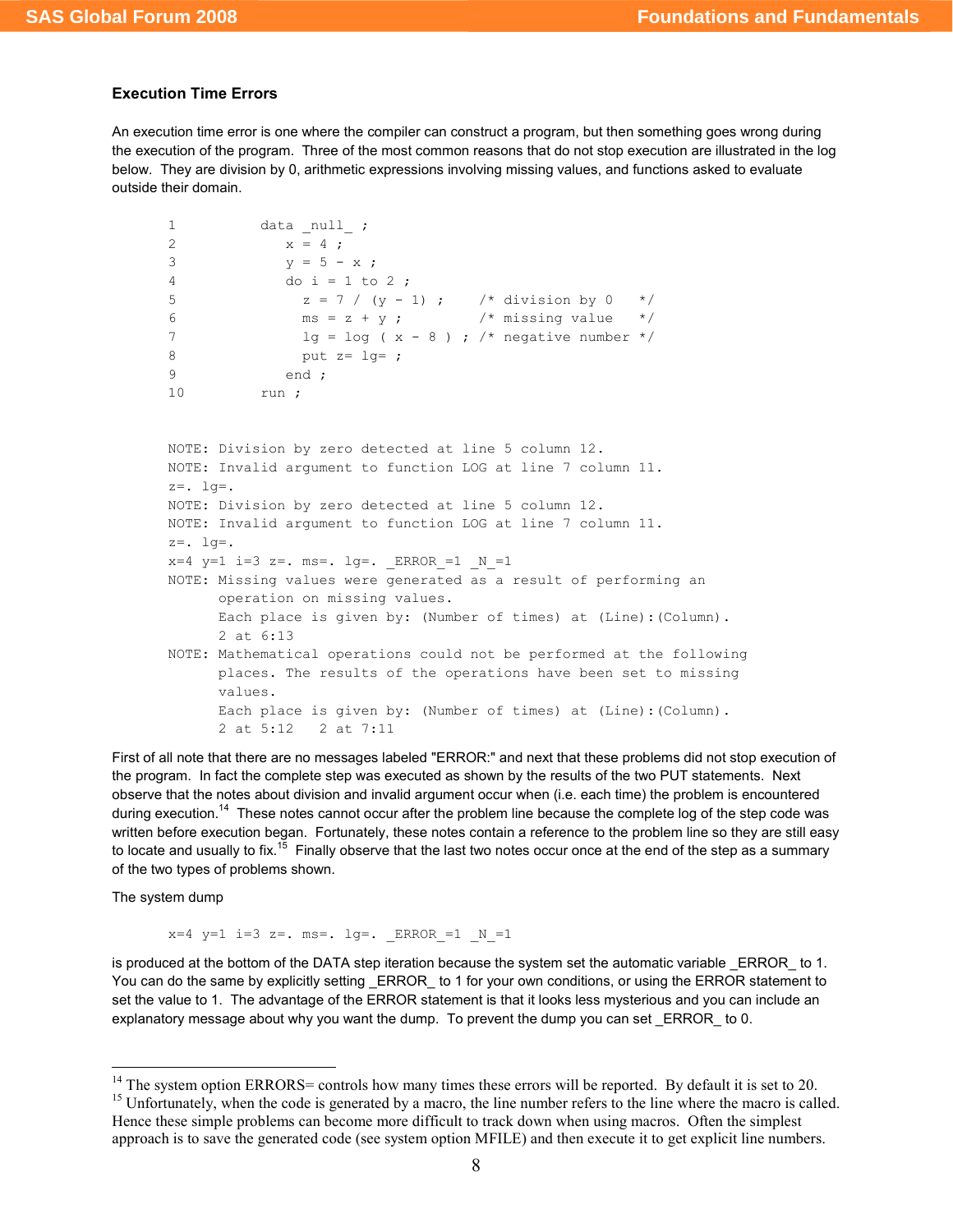Unfortunately you usually want to know the values of variables at the time of the error rather than at the bottom of the DATA step iteration. In this case, you can create your own dump with

put all ;

at the appropriate place in the code. In such situations, you can run the code once to find out where you want the PUT statement and then again after inserting the PUT statements.

The previous example dealt with some missing value problems arising purely out of code. Consequently it is placed in this section on execution time errors rather than under data errors. The next example is more questionable since it deals more with the code-data interaction and might be more appropriate to the DATA section. I chose to place it here because there are SAS messages to indicate the problems. The example uses are three lines of data.

??? 1 2 3 4

Here is the log.

```
1 data w ;
2 input x y ; 
3 cards ; 
NOTE: Invalid data for x in line 4 1-3. 
RULE: -----+----1----+----2----+----3----+----4----+----5----+-- ...
4 ??? 1 
x=. y=1 ERROR_1=1 N_1=1NOTE: SAS went to a new line when INPUT statement reached past the end of 
      a line. 
NOTE: The data set WORK.W has 2 observations and 2 variables.
```
There are two problems here. The first, indicated by the first NOTE, is relatively simple. SAS could not read "???" as a number, so it did the best it could and made the value of X missing. It is really up to you whether it is important to fix the data or treat "???" as a signal for a properly missing value. In the latter case it would probably be better to read X with an INFORMAT that explicitly allowed "???" to mean missing value in order to avoid mention of what is otherwise an error.

The second problem is the more serious because there is no indication of where things went wrong, but at least there is a message to indicate the possibility of an error. We expected three lines of data in W, but there are only two. What happened? The second line is short, i.e. missing the value of Y, so SAS picked up a value for Y on the next line. The message is only a NOTE because SAS recognizes that you may want this activity. However, in this case it was a real mistake, we lost a pair of values and placed an incorrect value of Y in the second observation. Either the line should include a dot to indicate that Y is missing, or the desired value for Y.

The second error could have been avoided with an INFILE option.

infile cards truncover ;

Now SAS would assign Y the value missing in the second observation and not try to find the value on the next line, but then there would be nothing in the log to alert you to what happened. I tend to prefer this solution because it avoids the more serious problem of definitely incorrect data, and because I tend to pay careful attention to what is giving fields the missing value so the error will be caught in the checking process. Note that in either case the step and the program are not stopped. If you prefer that activity then use the INFILE option STOPOVER.

To see an execution time error serious enough to stop processing, consider the following log.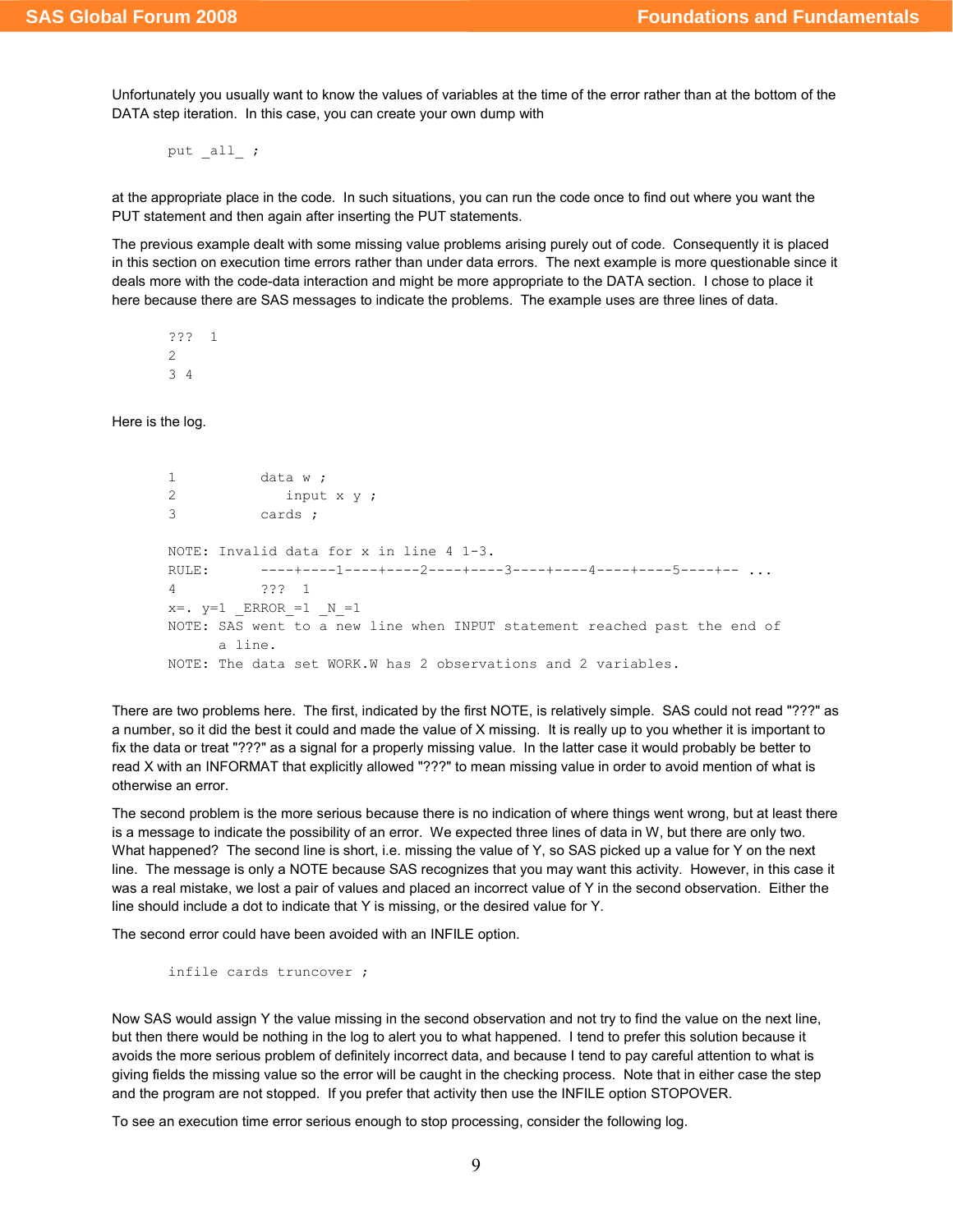```
7 data _null_ ;
8 set w;
9 by group ; 
10 run ; 
ERROR: BY variables are not properly sorted on data set WORK.W. 
group=2 FIRST.group=1 LAST.group=1 ERROR =1 N =1
```
Here W has not been sorted properly by the variable GROUP. The use of the BY statement asks SAS to check that in fact the data are in the order specified. Suppose you want to do group processing where each group of observations occurs together, but the groups are not in order. In this case, add NOTSORTED to the list of BY variables. NOTSORTED tells SAS to use BY processing but stop checking. Sometimes it is handy. The most common case is when processing states that are in state abbreviation order then they will be grouped by state name but not necessarily in state name order. Of course, when used, the programmer must take responsibility for knowing that all of the observations in a group are together.

In the early days of SAS "NOTSORTED" could not be the name of a variable. Recent versions allow 32 characters for variable names. Hence "NOTSORTED" is a legal name, but it is an accident/error waiting to happen when put in a BY statement.

Another example occurs when an array index is out of range.

```
1 data _null_ ;
2 array a (3) ( 1 2 3 ) ; 
3 a[4] = 99;
4 run ; 
ERROR: Array subscript out of range at line 3 column 4. 
a1=1 a2=2 a3=3 ERROR =1 N =1NOTE: The SAS System stopped processing this step because of errors.
```
In this case the index value 4 is clearly out of range. Had an index variable, say X, been used with the value 4, then you could see from the dump what the bad value was. However, remember that the dump is made at the end of the iteration of the DATA step and therefore may no longer indicate the incorrect value.

#### Error control

 $\overline{a}$ 

We saw a number of examples where SAS provided error messages to help you understand problems with the code. There are several system options to help you control how serious the error is and whether you want to see a message.<sup>16</sup>

```
1 proc options group = errorhandling ;
2 run ; 
    SAS (r) Proprietary Software Release 9.1 TS1M2
BYERR Set the error flag if a null data set is input to the
                  SORT procedure 
 CLEANUP Attempt recovery from out-of-resources condition 
 NODMSSYNCHK Do not enable syntax check, in windowing mode, for a 
                  submitted statement block
```
<sup>&</sup>lt;sup>16</sup> I have emphasized the SAS Institute's grouping of options and how to limit the options to a group. Dilorio, "The SAS(r) Debugging Primer", has a very nice section using his own classifications which are more oriented toward debugging.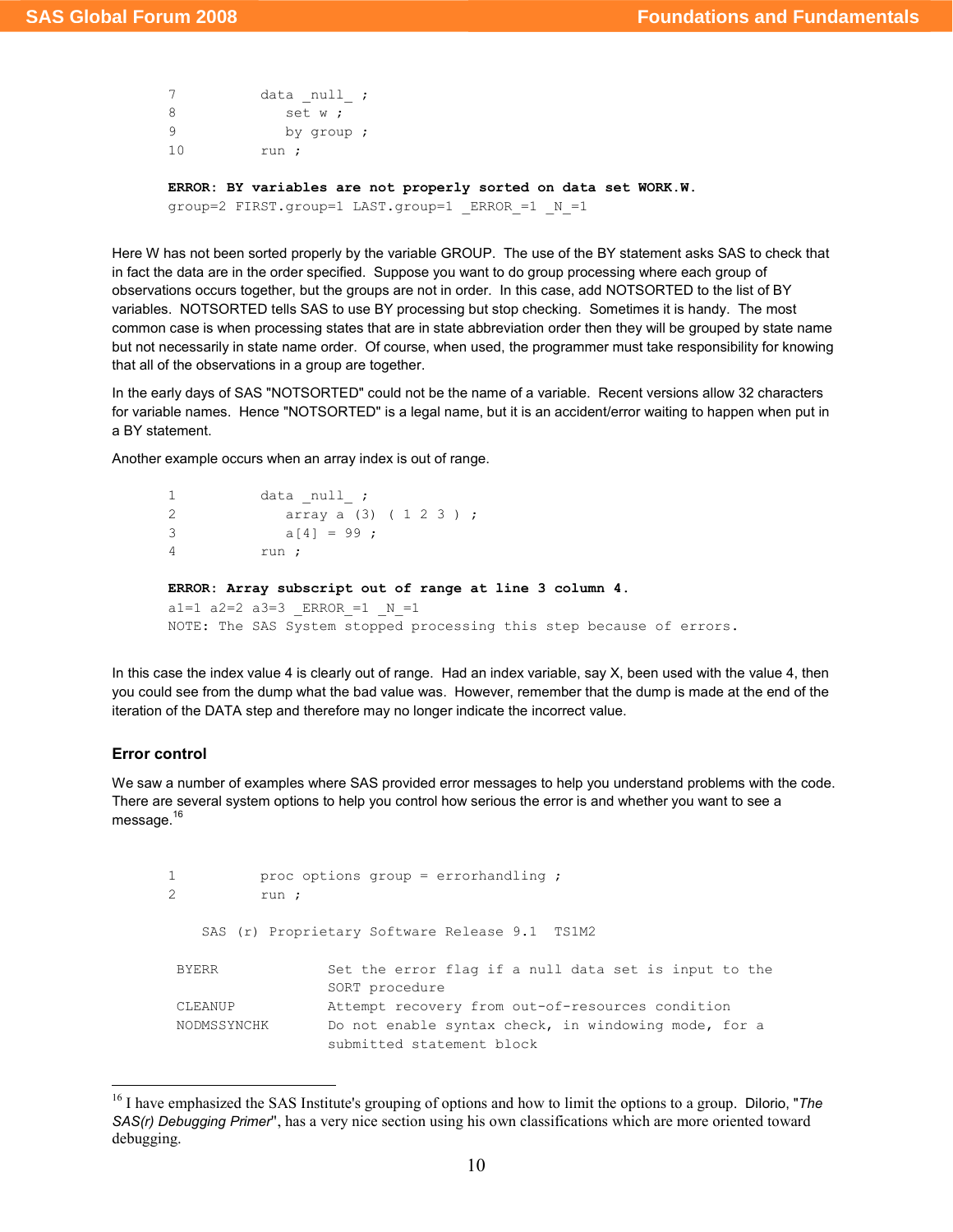| <b>DSNFERR</b>      | Generate error when SAS data set not found condition                |  |  |
|---------------------|---------------------------------------------------------------------|--|--|
|                     | occurs                                                              |  |  |
| <b>NOERRORABEND</b> | Do not abend on error conditions                                    |  |  |
| NOERRORBYABEND      | Do not abend on By-group error condition                            |  |  |
|                     | ERRORCHECK=NORMAL Level of special error processing to be performed |  |  |
| ERRORS=20           | Maximum number of observations for which complete                   |  |  |
|                     | error messages are printed                                          |  |  |
| <b>FMTERR</b>       | Treat missing format or informat as an error                        |  |  |
| OUOTELENMAX         | Enable warning for quoted string length max                         |  |  |
| <b>VNFERR</b>       | Treat variable not found on NULL SAS data set as an                 |  |  |
|                     | error                                                               |  |  |

The group, LOGCONTROL, also produces some system options that help tailor the log to your requirements. From the debugging point of view the most important is MSGLEVEL=I. When set, it provides more information about possible errors that were not considered as errors in the early development of SAS.

A missing semi-colon on the DATA statement can be very serious because it can wipe out a permanent data set. For example:

```
data w 
    set project.main ; 
...
```
In this case, SET and PROJECT.MAIN are treated as output data sets. Since the code may easily pass the compile phase, PROJECT.MAIN can be corrupted. Two options are offered in the SASFILES group to handle this problem. The more general and traditional is to use the option NOREPLACE. In this case every output file with a LIBREF that is not WORK must be new. You can be more specific with the LIBNAME statement option ACCESS=READONLY. In this case, only that particular library using that LIBREF is protected. If a second LIBREF is used to refer to the same directory then the data set can still be replaced using the alternate LIBREF, so one has to be careful how this technique is used.

The newer option DATASTMTCHK in the SASFILES group treats the problem more directly. You can set it to abort the step whenever a SAS key word (i.e., the first word starting SAS statements) appears in the DATA statement, or when just the most common problem key words (MERGE, RETAIN, SET, UPDATE) appear in the DATA statement.

Another important example from the option group SASFILES is MERGENOBY. Traditionally, if you use a MERGE statement without a BY statement, it is not an error since SAS will do a one-to-one merge in that case. On the other hand, it is such a common error that many SAS programmers want to know about it, so the option can be set to WARN, ERROR, or the default NOWARN.

As you can see from the above examples, system options to help control errors and make you more aware of problems in the code can be found in many different option groups.

#### Logical Errors

Logical errors occur when you misunderstand something or fail to take account of some condition. A classic example is the "one off" mistake. Suppose you have to process information for 38 data sets. You are ready to begin processing data set number 23. How many data sets do you have yet to process? If your answer is 38 - 23 then you have fallen into the "one off" problem. The easiest way to see this is look at the  $24<sup>th</sup>$  data set. Now 24 - 23 is 1, but two sets are to be processed the  $23^{\text{rd}}$  and  $24^{\text{th}}$ , so you need to add one to the difference. However, you cannot always add one. Suppose the problem had been, you just finished the  $23^{rd}$  data set. Now the difference, 15, would be correct.

Most stair case accidents occur on the first or last step. Why? It is because these steps are special - one has no preceding step, and the other has no next step. In programming mistakes are often made on the first or last of something for the same reason. Let's start with some play data.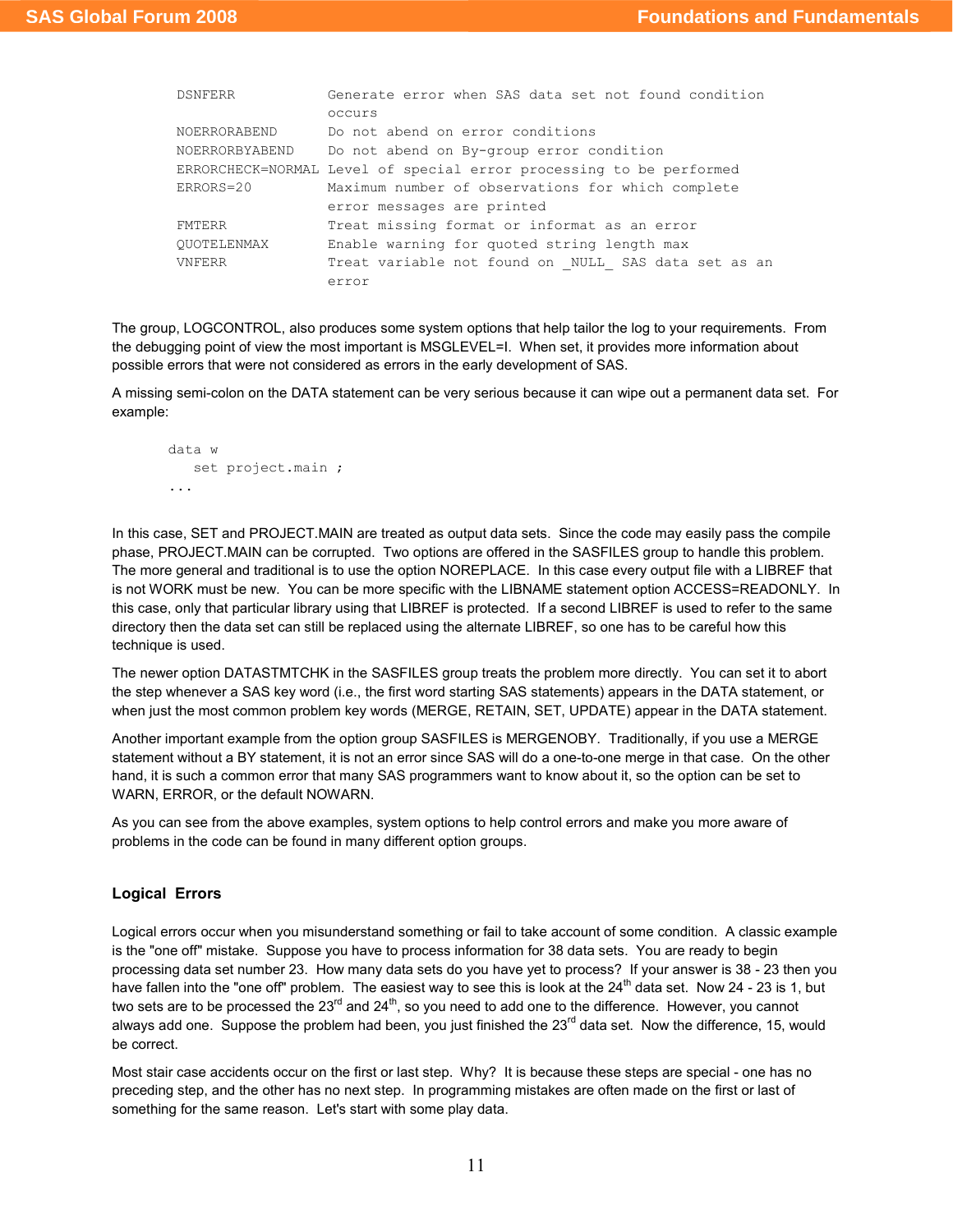| ΙD             | VALUE          |
|----------------|----------------|
| 1              |                |
| $\overline{2}$ |                |
| 2              | $\mathfrak{D}$ |
| 2              | 3              |

The variable ID represents the group identifier. We want to read this data set and output one observation for each group. The plan is to read the values into an array V and output whenever the value of ID changes. We use the RETAIN statement to save the ID and values. (Assume we have reason to believe there will be no more than 5 values for any group.) First we read the identifier as TEST and then compare it with the previous value of ID. When it is new we know that a new group has started, so we output the data saved from the old group, reset ID, and start a count at 1. Then we read the current value and increment the counter.

Here is the code.

```
options nocenter ; 
filename mydata "H:\Documents\ SAS\SASTalk\SGF08\FF\Testing\Log1.dat" ;
data w (keep = id v1-v5) ;
   retain id v1 - v5 ; 
  array v (*) v1 - v5;
   infile mydata ; 
   input test @ ; 
   if id ^= test then 
    do ; 
       /* output last record */ 
       output ; 
     id = test;cnt = 1;
    end ; 
    input v[cnt] ; 
   cnt + 1;
run ;
```
Do you see any mistakes? None are reported in the log and we get two observations as expected. But a print then reveals the problem.

Obs id v1 v2 v3 v4 v5 1 . . . . . . 2 1 1 . . . .

Oh, the first step! On the first observation ID is missing so TEST and ID are not equal, but there is no previous group because we are on the first step. That is what makes the first step special - nothing came before. We want to output every time except the first one. So the line for output becomes

if  $n > 1$  then output ;

Now there is a hint of something wrong in the log. It is the observation count for the output. There is only one output observation, but we expected two. Oh, the last step! Our idea was to output each time a new group is encountered, but the last group has no next group. That is what makes the last step special. We need a special output at the end of file. So we change the INFILE statement to include END=EOF, and add the following line to the bottom of the step.

if eof then output ;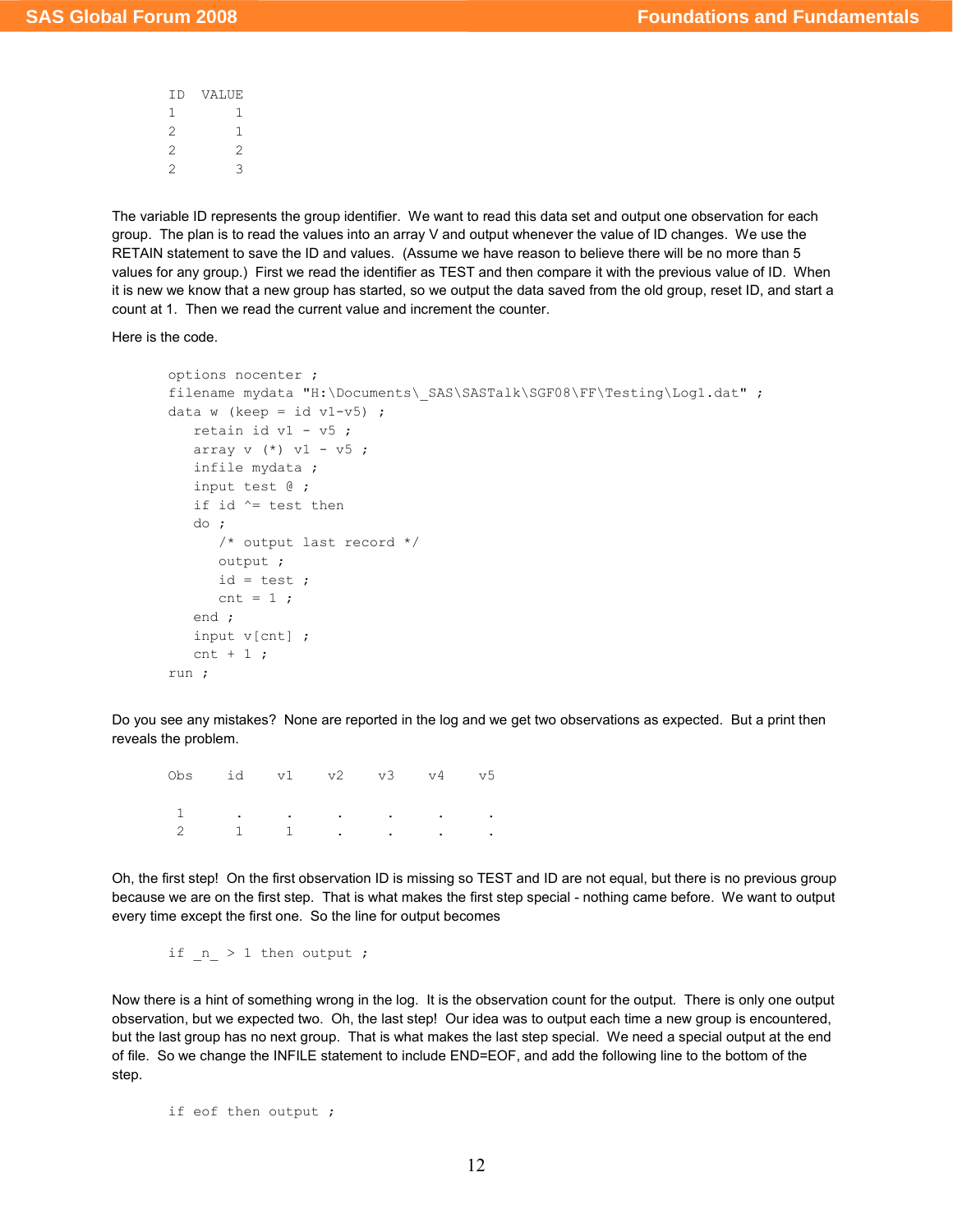l

Finally the log is clean and the listing shows:

| Obs id v1 v2 v3 v4 v5                                                               |  |  |  |
|-------------------------------------------------------------------------------------|--|--|--|
| $\begin{array}{cccccccccccccc} 1 & & 1 & & 1 & & . & . & . & . & . & . \end{array}$ |  |  |  |
| $\begin{array}{cccccccccccccc} 2 & 2 & 1 & 2 & 3 & . & . \end{array}$               |  |  |  |

Are we done? No, we have taken care of the first and last step problems but there is still a logical problem. To see it, add a third group with only one record, say with VALUE equal to 0. Now the print shows:

| Obs id v1 v2 v3 v4 v5                                                           |  |  |  |
|---------------------------------------------------------------------------------|--|--|--|
| $\begin{array}{cccccccccccccc} 1 & & 1 & & 1 & & . & . & . & . & . \end{array}$ |  |  |  |
| $\begin{array}{cccccccccccccc} 2 & 2 & 1 & 2 & 3 & . & . \end{array}$           |  |  |  |
| $3 \qquad 3 \qquad 0 \qquad 2 \qquad 3 \qquad . \qquad .$                       |  |  |  |

Why are there three values instead of one? We needed to retain the values in the array V because we used the standard processing of one record in per iteration of the DATA step, but by doing so we lost the standard SAS processing of reinitializing the values of V. Hence we need code to clean up after OUTPUT in the block where we detect each new group. There is also the question of what happens if the data set happens to have more than 5 values in some group. Fortunately the system will detect such an error, but you ought to feel that it is really the programmer's responsibility to find such problems rather than a system responsibility.

I chose the code to illustrate thinking about logical bugs. However, the number of problems encountered suggests that maybe there is a simpler approach. What if we allow two DATA steps? This might lead to a problem with longer processing, if the amount of data is very big, because the data is read twice - once as external data and once as SAS data. A data VIEW provides a solution. The first step just creates a view, i.e. no data are actually read. The code is saved as a special engine for producing the data when required. The second step does the reading, but allows us to treat the view PREP as a SAS data set.

```
options nocenter ; 
filename mydata "H:\Documents\ SAS\SASTalk\SGF08\FF\Testing\Log1c.dat" ;
data prep (keep = id value) / view = prep ;
    infile mydata ; 
    input id value ; 
run ; 
data w ( keep = id v1-v5 ) ;
   array v (*) v1 - v5;
   do i = 1 by 1 until (last.id) ;
      set prep ; 
       by id ; 
     if i > 5 then abort ;
     v[i] = value ;
    end ; 
run ; 
proc print data = w ; 
run ;
```
The second step is unusual in that 1) it places the SET statement in an explicit loop, 2) it uses a test for LAST.ID defined by the BY statement in the loop, and 3) it does not have a TO value ending the loop.<sup>17</sup> Note that the first two

 $17$  This style of loop has been promoted by Paul Dorfman because it solves the incrementing problem, saves a test of the index, and relieves the programmer from naming an upper bound.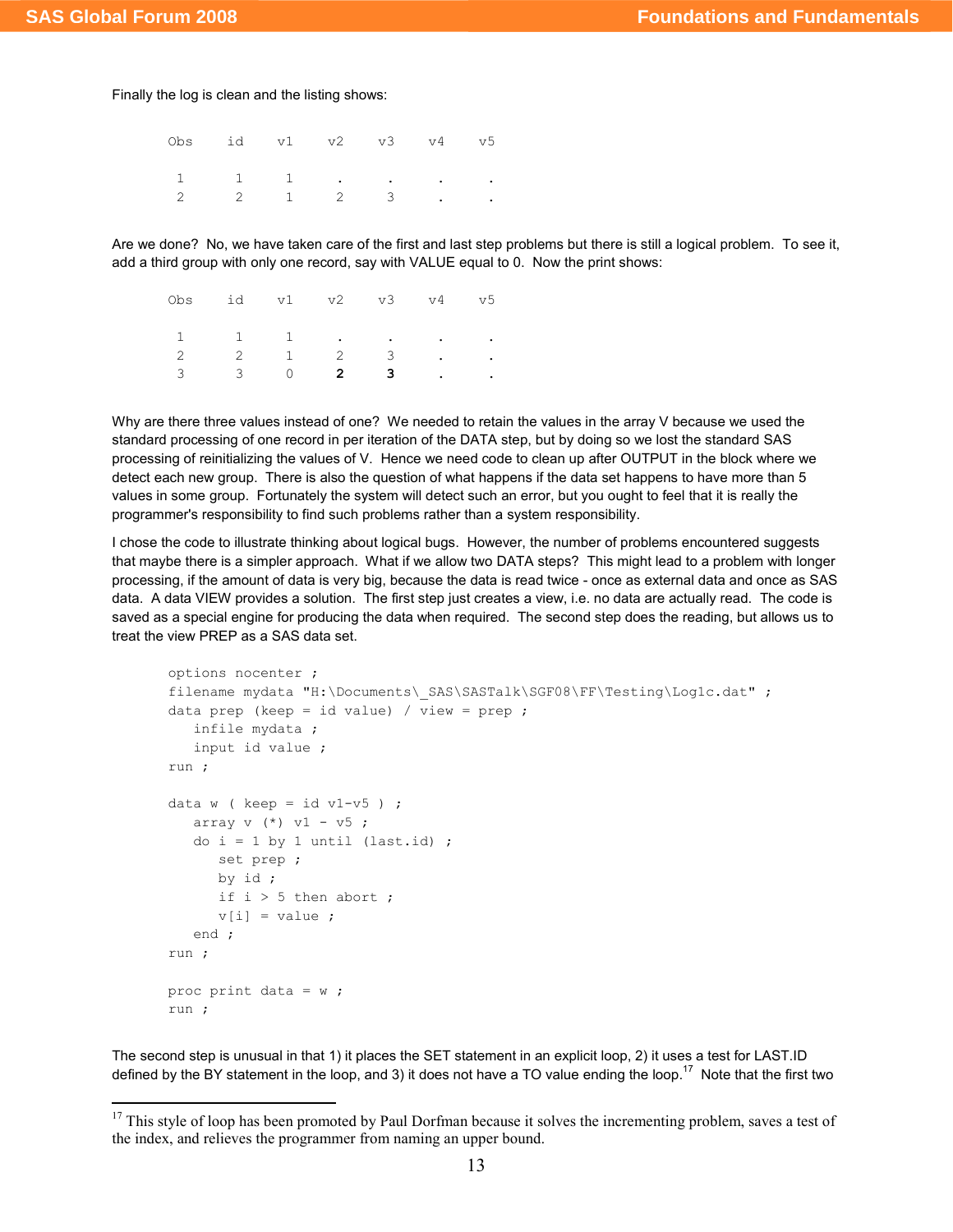$\overline{a}$ 

facts allow SAS to clean up the values of the array V in the normal fashion and to handle the incrementing of the loop index automatically.

What if we wanted to use a WHILE loop instead of UNTIL? SAS initializes LAST.ID to 1 at the beginning of execution because there is a BY statement defining the LAST dot variable.<sup>18</sup> Consequently there is another trap waiting here for you if want to change the type of loop. While I strongly prefer the WHILE loop, there are times when it is much better to use an UNTIL loop.

Another lesson to learn from debugging is that sometimes many bugs can indicate that there may be a better way to handle the problem. You may have to make the choice between CPU efficiency with tricky code or coding simplicity to avoid bugs. In most cases it wise to choose simplicity over efficiency and/or shorter code.

Another problem open to logical difficulties is the problem known as the "find the best" of something. Suppose we have STATE, STORE ID, SALES AMOUNT. The problem is to find the three stores in each state with the highest sales. Here is the code.

```
proc sort data = lib.sales out = sales ; 
   by state descending sales amount ;
run ; 
data w ; 
    set sales ; 
   by state descending sales amount ;
    if first.state then cnt = 0 ; 
   cnt + 1 \cdotif cnt \leq 3 then output ;
run ;
```
When the code is run and the output investigated everything looks good - there are three records for each state with the sales listed in descending order. So what's wrong?

What about ties? If there are five stores in Texas all with the same top sales amount why should two of them go unlisted? One possible fix is to restrict when the count is incremented.

```
 if first.state then cnt = 1 ; 
 else 
if sales amount < lag(sales amount) then cnt + 1 ;
```
This seems to work even when we test where there are more than three winners in a state. In fact the code might work, but the code still has a big classic bug. The LAG function is executed conditionally, i.e. it is not executed for the first observation in each state. Consequently, the sales amount for the second observation is compared with the last observation of the previous state.<sup>19</sup>

In both of the above examples, there are real logical problems with the code. While it is true that some data may be processed correctly, not all reasonable data can be. The mistake is in the code, not the data.

Sometimes the logical mistake is made in the analysis stage of development rather than in the code. You can argue that the second example is the fault of the programmer rather than the analyst because the analyst did not make clear what "best three" should mean. On the other hand, I would expect a good programmer to raise the issue.

Deeper mistakes in the analysis of a problem can be much more costly than the ones we have illustrated here, but we leave those to the more sophisticated analysts.

 $18$  If there is a FIRST dot or LAST dot variable without a BY statement, then the compiler initializes the variable to zero. Otherwise it initializes the value to one.

<sup>&</sup>lt;sup>19</sup> Note that even this statement contains a bug. If the previous state contains only one store, then the second observation is compared with the last observation of the previous state with more than one store.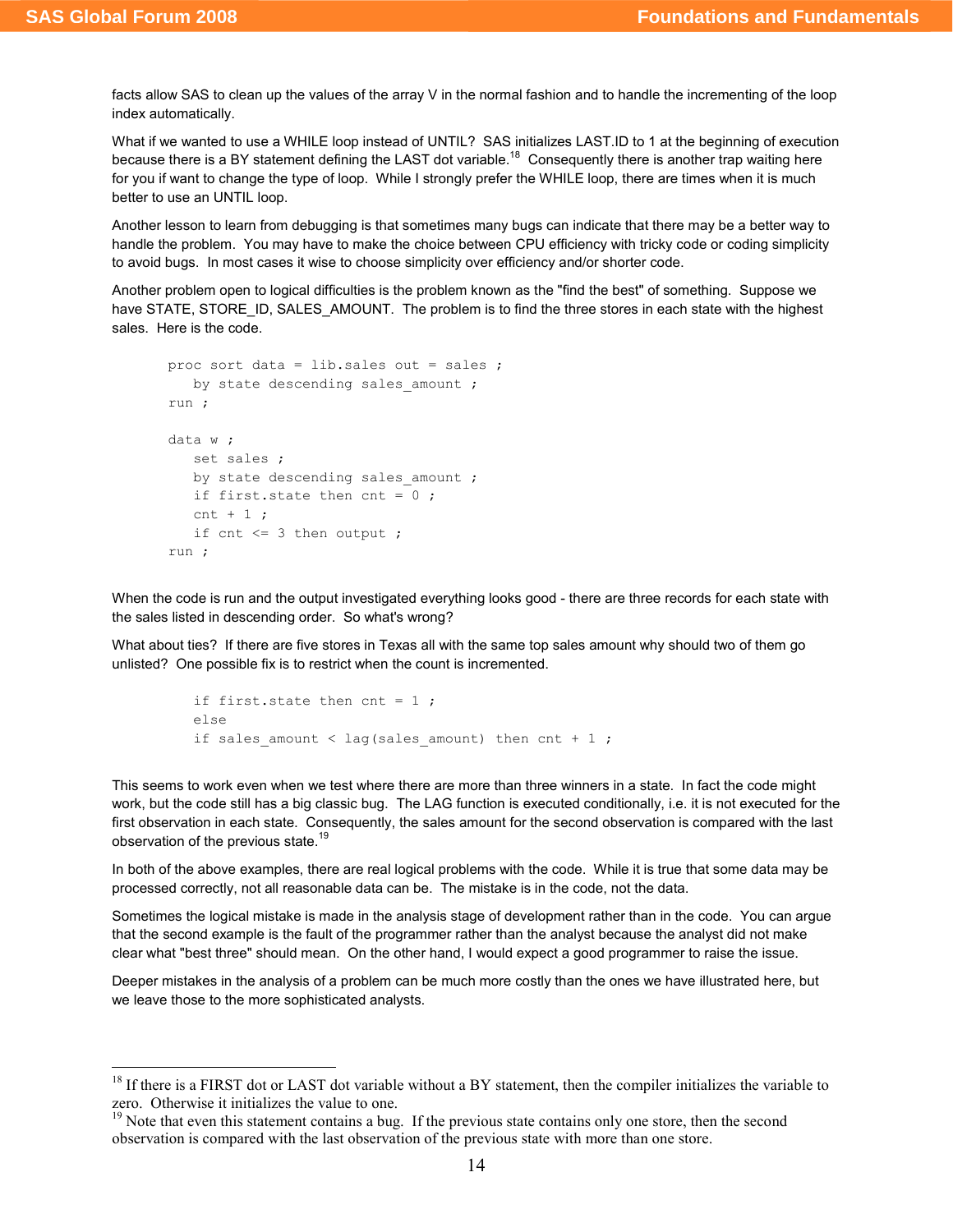#### Data Problems

So the code works on your data. Is it bug free? Not necessarily! Most programs are an interaction between code and data.<sup>20</sup> Perhaps your code is just waiting for the data to show it. One common example comes from a chain of IF - ELSE IF conditions.

```
data w ; 
   set q ; 
   if x \leq 10 then x edit = "OK" ;
    else 
   if x \le 20 then x edit = "PROB" ;
run ;
```
With one glaring exception<sup>21</sup>, the code looks all right and can work, but what happens when a bad negative value shows up in X? It falls in the OK category. Then suppose that a new value of 21 is added. In that case X\_EDIT is blank. If there is a bad value in the variable Y, you can argue that it is not the responsibility of this step. But it definitely is the responsibility of this step to know about X and to protect the integrity of the code. In some sense this chain of IF - ELSE IF's is another illustration of the "first step/last step" problem. You could also argue that it belongs in the logical class of mistakes, but it is the data that make that logic wrong.

Here is another type of example where the code is all right (in it is fact quite normal and traditional) for merging some data sets, but it is wrong for the data it runs on. It is less clear than in the previous case, whether it is the responsibility of the code to catch this problem or that of the programmer. Ultimately it is the programmer's responsibility to know that the merge is correct. This knowledge can come from an external investigation or internally from code in the program.<sup>22</sup> In any case it something that should be checked for, and is a big problem when first encountered. Consider the following log in which two data sets are sorted and then merged by the variable X.

```
1 libname dat "H:\Documents\ SAS\SASTalk\SGF08\FF\Testing" ;
NOTE: Libref DAT was successfully assigned as follows: 
      Engine: V9 
     Physical Name: H:\Documents\ SAS\SASTalk\SGF08\FF\Testing
2 options nocenter ; 
3 proc sort data = dat.w1 out = w1 ;
4 by x state ; 
5 run ; 
NOTE: There were 3 observations read from the data set DAT.W1. 
NOTE: The data set WORK.W1 has 3 observations and 2 variables. 
6 
7 proc sort data = dat.w2 out = w2 nodupkey ;
8 by x lkup;
9 run ; 
NOTE: There were 4 observations read from the data set DAT.W2. 
NOTE: 0 observations with duplicate key values were deleted. 
NOTE: The data set WORK.W2 has 4 observations and 2 variables. 
10
```
 $\overline{a}$ <sup>20</sup> All programs when you consider literal values in the code as data.

<sup>&</sup>lt;sup>21</sup> The length of X\_EDIT is determined by the first occurrence. Hence it has length 2 and there is no room for "PROB". If this did not jump out at you, you need to develop your code reading intuition.

 $22$  If the merge appears in a macro that will be run with many different programs creating the data, then the check should probably be in the code. In terms of simple stable SAS programs the check would almost always be external, but you must still be ready to handle the situation when it arises.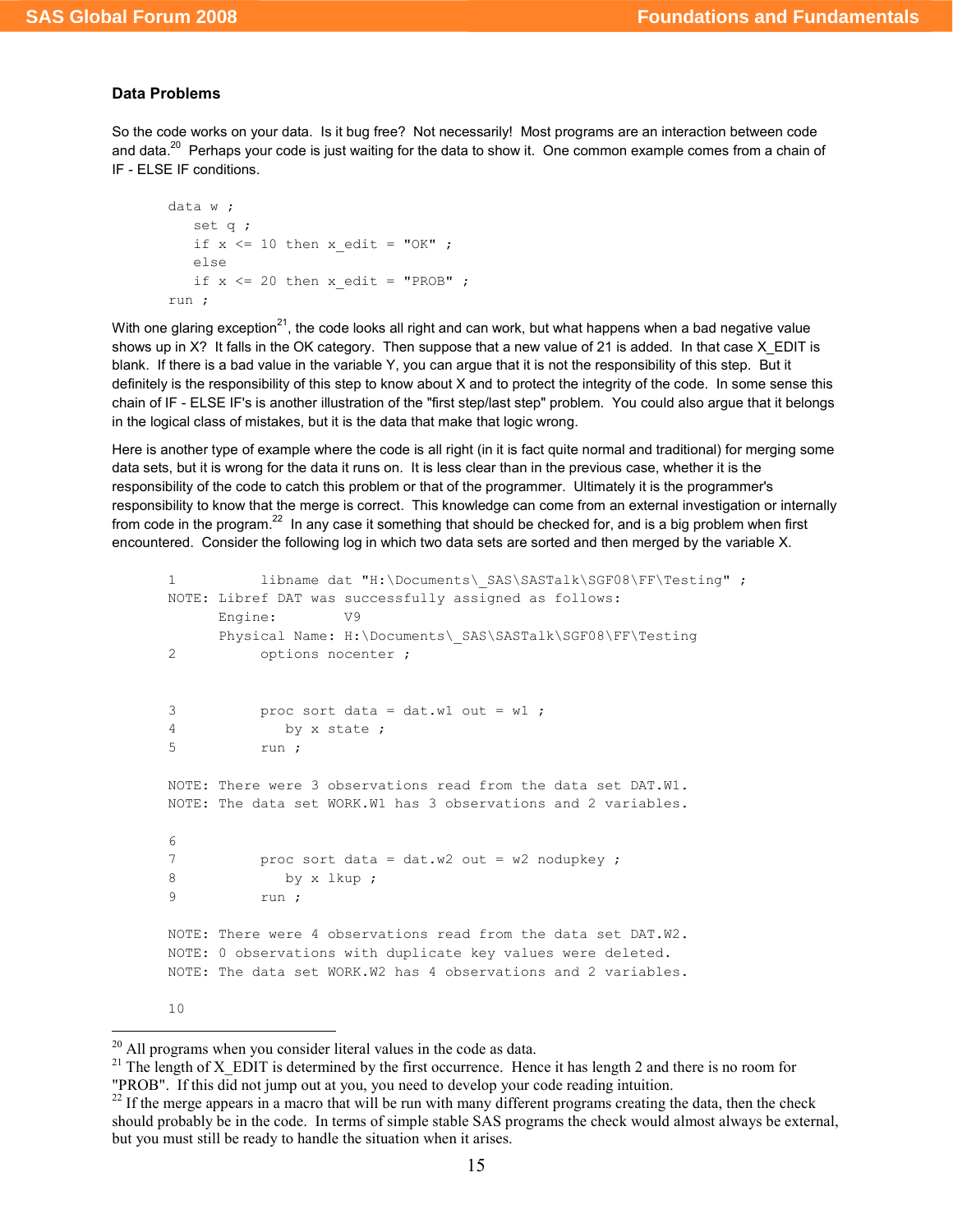```
11 data q ; 
12 merge w1 ( in = w1 ) w2 ( in = w2 ) ;
13 by x ; 
14 file = w1 + 2*w2;
15 run ; 
WARNING: Multiple lengths were specified for the BY variable x by input 
         data sets. This may cause unexpected results. 
NOTE: There were 3 observations read from the data set WORK.W1. 
NOTE: There were 4 observations read from the data set WORK.W2. 
NOTE: The data set WORK.Q has 4 observations and 4 variables. 
NOTE: DATA statement used (Total process time): 
     real time 0.01 seconds
      cpu time 0.02 seconds 
16 
17 proc print data = q ;
18 run ; 
NOTE: There were 4 observations read from the data set WORK.Q. 
NOTE: The PROCEDURE PRINT printed page 1.
```
Note that the second sort indicates that there were no duplicate values of X, but the MERGE step has the warning that both files had duplicate values of X. How is that possible? Here is the listing from data set Q.

| Obs | X  | state | lkup | file |
|-----|----|-------|------|------|
|     |    |       |      |      |
|     | aa | AK    | 1    | 3    |
| 2   | ab | AL    | 2    | 3    |
| 3   | ab | AL    | 3    | 3    |
| 4   | bb | AR    |      | ς    |

You can review this code for hours without finding a mistake if you ignore the relatively new WARNING after line 15. In fact there is nothing wrong with the code! As a second step we add a print to see those observation in W1 that have  $X = "ab".$ 

```
20 proc print data = w2 ;
21 where x = "ab" ;
22 run ; 
NOTE: There were 1 observations read from the data set WORK.W2. 
     WHERE x='ab:
NOTE: The PROCEDURE PRINT printed page 2.
```
Impossible, there is only one observation in W1 with  $X = "ab"$ . Again, there is nothing wrong with the code! Programs are an interaction of code and data to produce output. If the result is wrong and there is nothing wrong with the code, then there must be something wrong with the data. Here is the complete data for W1.

| Obs | X   | lkup |
|-----|-----|------|
|     |     |      |
| 1   | aa  | 1    |
| 2   | ab  | 2    |
| 3   | aba | 3    |
| 4   | bb  | 4    |

19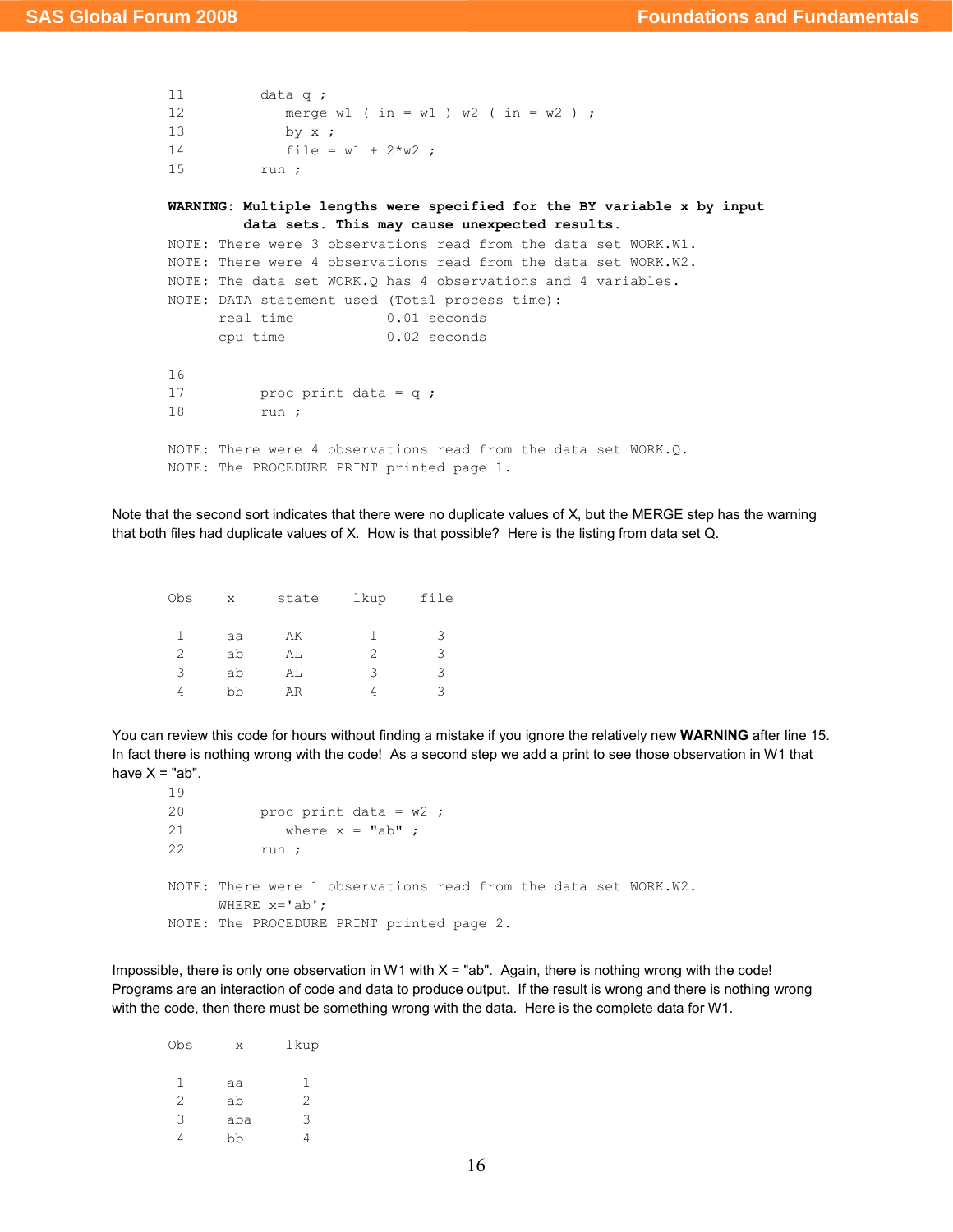What happened? Clearly all the values of X are distinct, as reported in the first sort. What about the third observation? It is not in the report. Why not? In the report the value of LKUP is 3 for the second value, "ab", of X. This indicates that the third observation went into the merge, but the value of X was "ab". Why?

A PROC CONTENTS of the output data set Q shows that the length of X is 2, The length of X in W2 is clearly longer. Now go back to the MERGE statement.

12 merge w1 ( in = w1 ) w2 ( in = w2 ) ;

The length of X is chosen by the length in W1, the first data set listed in the MERGE statement. Apparently the length of X in W1 is 2 and it is longer in W2.

In this case it was fairly apparent that something was wrong because of the WARNING and it was fairly easy to track down because of the small size of the data sets. Had this problem observation been one out of thousands and had the problem record had a distinct value not in the other file then the bug could easily go unnoticed for a long time if you do not carefully inspect the log and explain every message from the compiler. The only other hint of a problem might be that the number of output records was one too large.

The previous example used a problem with merging by a character variable. Here is another example using numeric variables that show the common numeric variable X has the same length. The two data sets have just one record and X is shown as 0.3 in both. Since we now know that length can be a problem the length of X was captured using the VLENGTH function when the data sets were made and those lengths printed in the log.

```
1 libname lib "H:\Documents\ SAS\SASTalk\SGF08\FF\Testing" ;
NOTE: Libref LIB was successfully assigned as follows: 
      Engine: V9 
     Physical Name: H:\Documents\ SAS\SASTalk\SGF08\FF\Testing
2 
3 data w ; 
4 merge lib.f1 lib.f2 ; 
5 by x ; 
6 put _n = x = \text{lenx}_f1 = \text{lenx}_f2 = ;7 run ; 
N_1 = 1 x=0.3 lenxf1=8 lenxf2=.
N_2 = 2 x=0.3 lenx f1 = 0.1enx f2=8NOTE: There were 1 observations read from the data set LIB.F1. 
NOTE: There were 1 observations read from the data set LIB.F2. 
NOTE: The data set WORK.W has 2 observations and 3 variables.
```
Note that LENX F1 is 8 on the first observation since it comes from data set LIB.F1 and is missing on the second since it comes from LIB.F2. So why don't the values of X match?

A more careful listing of the values in the merge reveals the answer.

```
8 
9 data _null_ ;
10 merge lib.f1 lib.f2 ;
11 by x ; 
12 put_{n} = x= best17. x= hex16.13 run ; 
N =1 x=0.29999999999999 x=3FD33333333333300
N = 2 x=0.3 x=3FD33333333333333
NOTE: There were 1 observations read from the data set LIB.F1. 
NOTE: There were 1 observations read from the data set LIB.F2.
```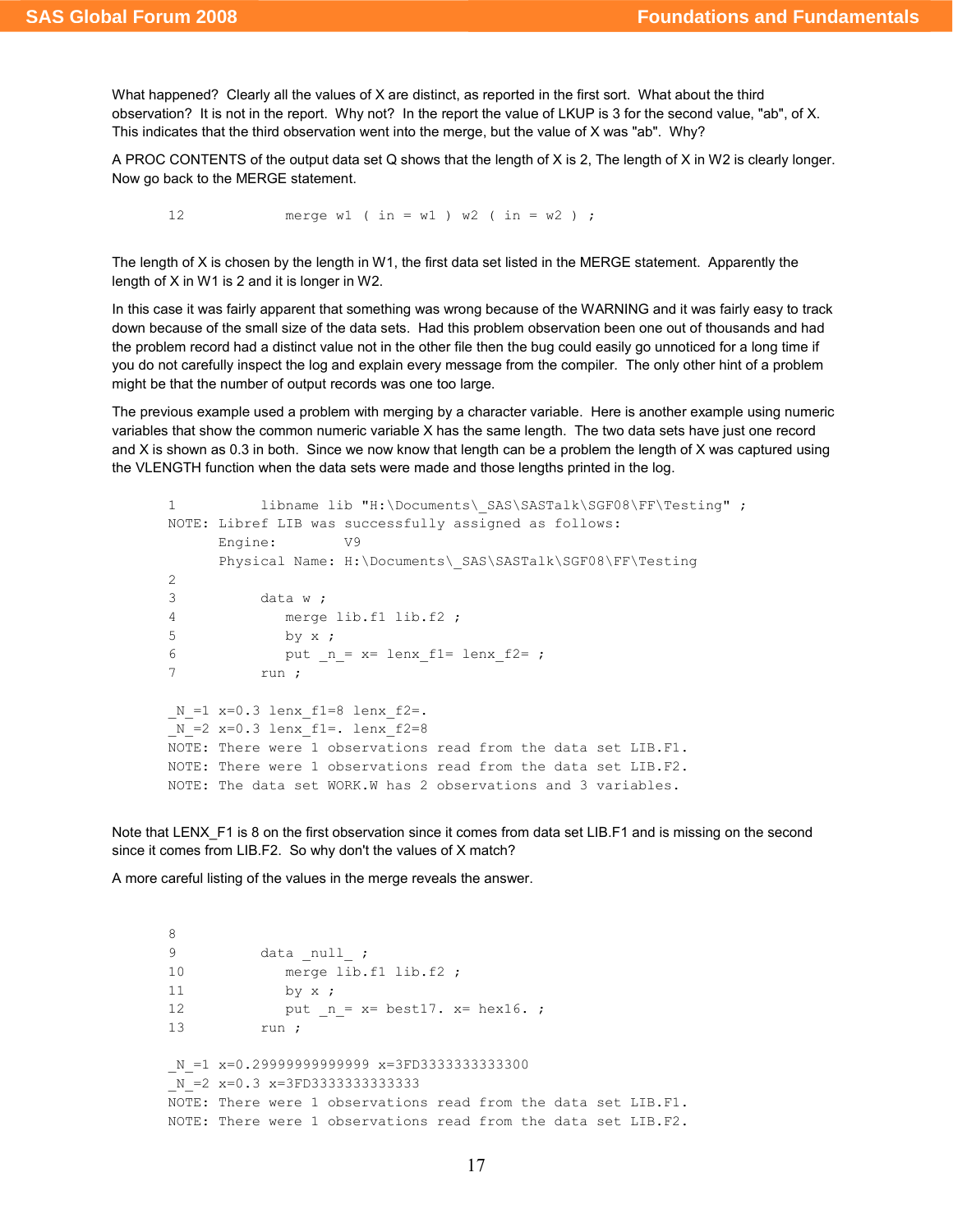Here, even the width 16 is not enough for the BEST format to show the difference in decimal between the two values of X. Now the width 17 is required. The format HEX16. is very special and important for any sound understanding of real floating point numbers in SAS. This format shows each byte as it is stored in 8 bytes. In this case we see that the two numbers differ in the last byte - 00 versus 33.

If we drop the idea that we are debugging for a minute, we can make the point stronger with the following log.

```
1 data null ;
2 X = 0.1 + 0.1 + 0.1;
3 y = 0.3;
4 put x= best32. y= best32. x= hex16. y= hex16. ; 
5 different = not (x = y);
6 put different= ; 
7 run ; 
x=0.3 y=0.3 x=3FD3333333333334 y=3FD3333333333333 
different=1
```
Here there is no merge, just one DATA step and not question of length. Still there is a difference in the way the computer sees 0.3 and 0.1 + 0.1 + 0.1. This SAS program was run under Window XP on an Intel processor, but the problem is really inherent in the way computers work. It is not a defect of SAS, the operating system, or the CPU.<sup>23</sup>

Both of the above examples have concentrated on merge problems. But in each case the cause of the mistake need not appear in a merge problem. In the case of character variables, if you assign a short character variable with the value of a long one, truncation will occur and there will be no warning message. Yet the mistake can be fully as serious as the merge example presented. In the case of the numeric comparison of variables, the last DATA step shows that even an increment of the last bit by 1 can change two values from testing equal to being different. It is surprising how well SAS does with 8-byte floating point numbers, but that means the computer problems with handling real numbers are all the more difficult for their unexpected nature. You simply cannot trust exact numeric comparisons without detailed knowledge of what is being compared.

# Protection and Prevention

 $\overline{a}$ 

Most of this paper has concentrated on classifying and looking at various types of mistakes. This is important for the beginning programmer because he must get past this stage in order to learn to program. However, it is only the beginning. As you learn to write more sophisticated programs, you become more aware that some of your mistakes (bugs) are inherent in the process of programming. Consequently you must learn how to avoid them and failing that, become aware of them, locate them, recreate them, and fix them.

Modular development is probably the single most important tool for preventing mistakes, catching them, and locating them. SAS as a language is very helpful in that it is step oriented. Each step has explicit inputs and should produce specific outputs. By concentrating on the step you already have an approximate location to look for the error. Moreover, there is less to go wrong in any one step than in the whole program. Consequently one can add code to show that the input and output requirements were actually met. Sometimes this means pre or post processing steps such as PROC FREQ and PROC PRINT or more complex statistical analysis. Sometimes it means extra code within a step to alert that certain requirements are not met. Consequently a good program should be able to inspect and prove itself.<sup>24</sup>

Modular development often leads to reusable units of code. Once you begin to think this way, you can afford more time for checking because the code will be used in many places. Hence the cost is spread over more projects. On the other hand, the cost of an unrecognized error goes up, again because the code is used in multiple places.

<sup>&</sup>lt;sup>23</sup> See, TS-DOC: TS-230 - Dealing with Numeric Representation Error in SAS listed in the reference section for more information on handling real numbers in SAS.

<sup>&</sup>lt;sup>24</sup> Prove in the sense of test. Rarely can one really have a formal proof of program correctness in anything but the simplest cases. However, one can gain confidence with the elimination of potential problems.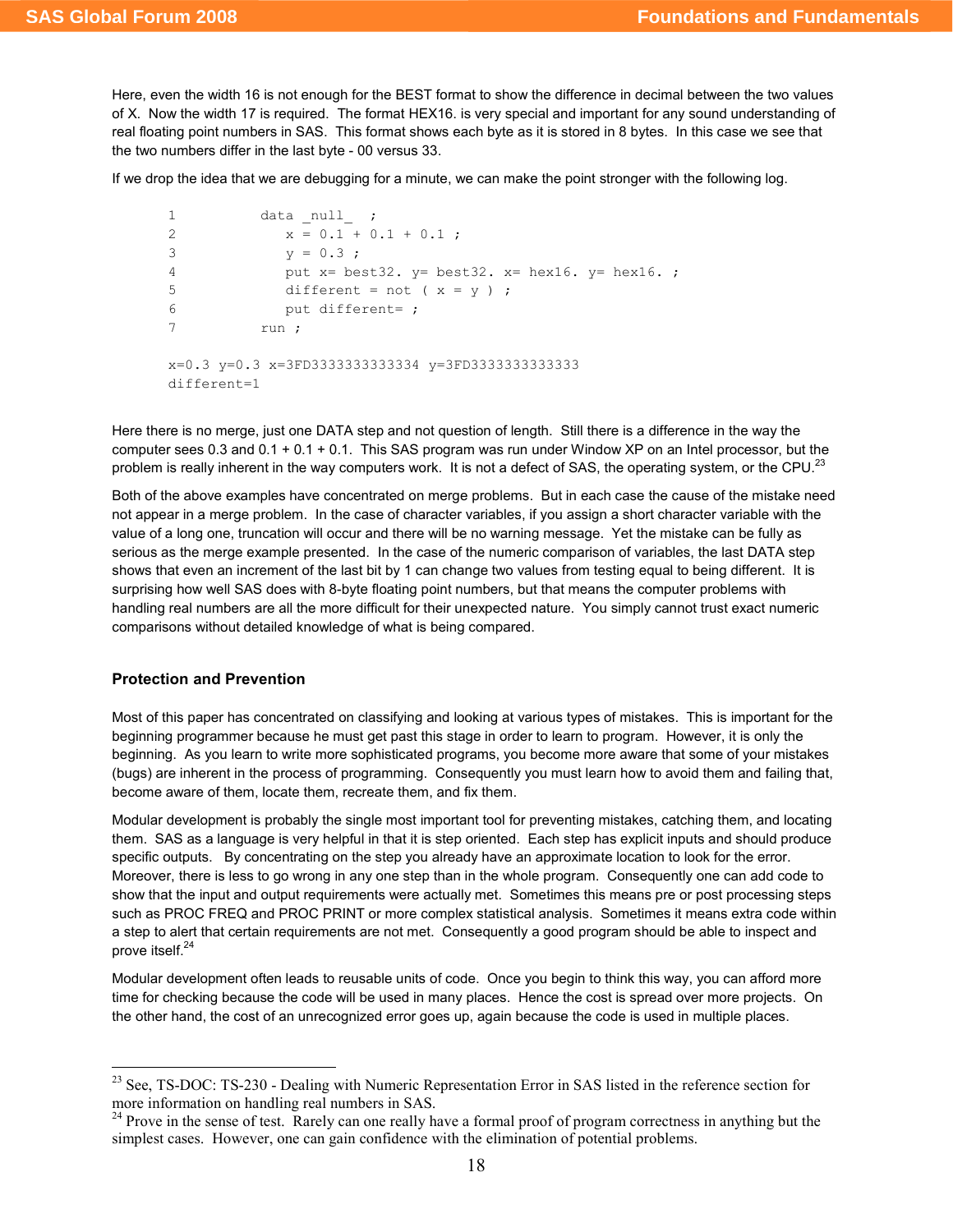A detailed knowledge of the data, how SAS works, and the project problem are the next best defense against bugs. As one modest programmer put it, "I am so good because I have made every mistake and studied it carefully". The lesson is half right, a great deal can be learned from your mistakes, but the lesson that this program is correct, is wrong. Never forget to study the log carefully.

It is important to recognize that it is your mistake and that you are responsible. I find that I spend hours trying to prove that it is the system that is wrong, or that the code was misused. After these possibilities have been eliminated I can usually quickly zero in on the problem with a confidence that it is my code that is wrong.

It is important to be able to simplify. Often a simple DATA step with CARDS data can skip over lots of irrelevant code in preparing for the crucial step. Then eliminate features one by one in the problem step that you think are not relevant until you come down to the kernel of the problem. If you still do not understand and know how to fix the problem, then let it sit a while doing something else. If you have narrowed the problem down, and let it sit, but still cannot recognize what is wrong then show it to a friendly colleague. Often the problem is that your mind automatically changes what is there to what should be there so you do not see. Each time you have conquered a mistake, learn why you made it and consider how to avoid it. Does your style need some change that would help you prevent repeating the problem? Is it in the nature of the data? Perhaps a restructuring of the data would avoid such errors. Perhaps the names of the variables are meaningless or maliciously alike. Is it something about SAS that you did not understand? Ask your self, why not, and what are the related things that you should learn about SAS.

# Conclusion

Although very important, in preparing this paper I explicitly ruled out any mention of SAS macro programming as inappropriate to what I wanted to cover. Some of the papers listed in the reference section mention macro problems, and one deals exclusively with this point of view.

A traditional classification of bugs into syntactic mistakes, execution time errors, logical mistakes, and data problems has been presented with simple self contained examples that hint at the danger presented to programs. However, you must read with much imagination and apply that imagination to your programming in order to write programs with minimal errors. The problems you will face usually occur in a much bigger and more complex context than those shown here. You must learn to simplify and extract the kernel of the bug. These examples really show you the end step in the process and present a number of topics which typically cause problems.

Each bug class is important for different reasons. Syntactic and execution time mistakes are important for learning the importance of the SAS log and how to read it. Logical mistakes form the deepest of bug problems, but perhaps the hardest to discuss. Data mistakes are important because one often spends hours trying to debug a correct program only to find that the problem lies with unexpected data values. Never forget that data is half of the system that you probably didn't look at.

One of my more valuable lessons came in my second course in programming. We were assigned a problem each month with a description of what good data looked like. Then a week before the code was due, we were given the data. Four out of five records were there only to test whether we had accounted for things our program couldn't handle.

Two of the books listed in the references are about general programming rather than SAS. Remember that bugs are a general programming problem and that there is much to learn about SAS from authors who may never have used SAS. These authors know about programming languages and bugs.

#### Contact information

Ian Whitlock

29 Lonsdale Lane Kennett Square, PA 19348 Ian.Whitlock@comcast.net